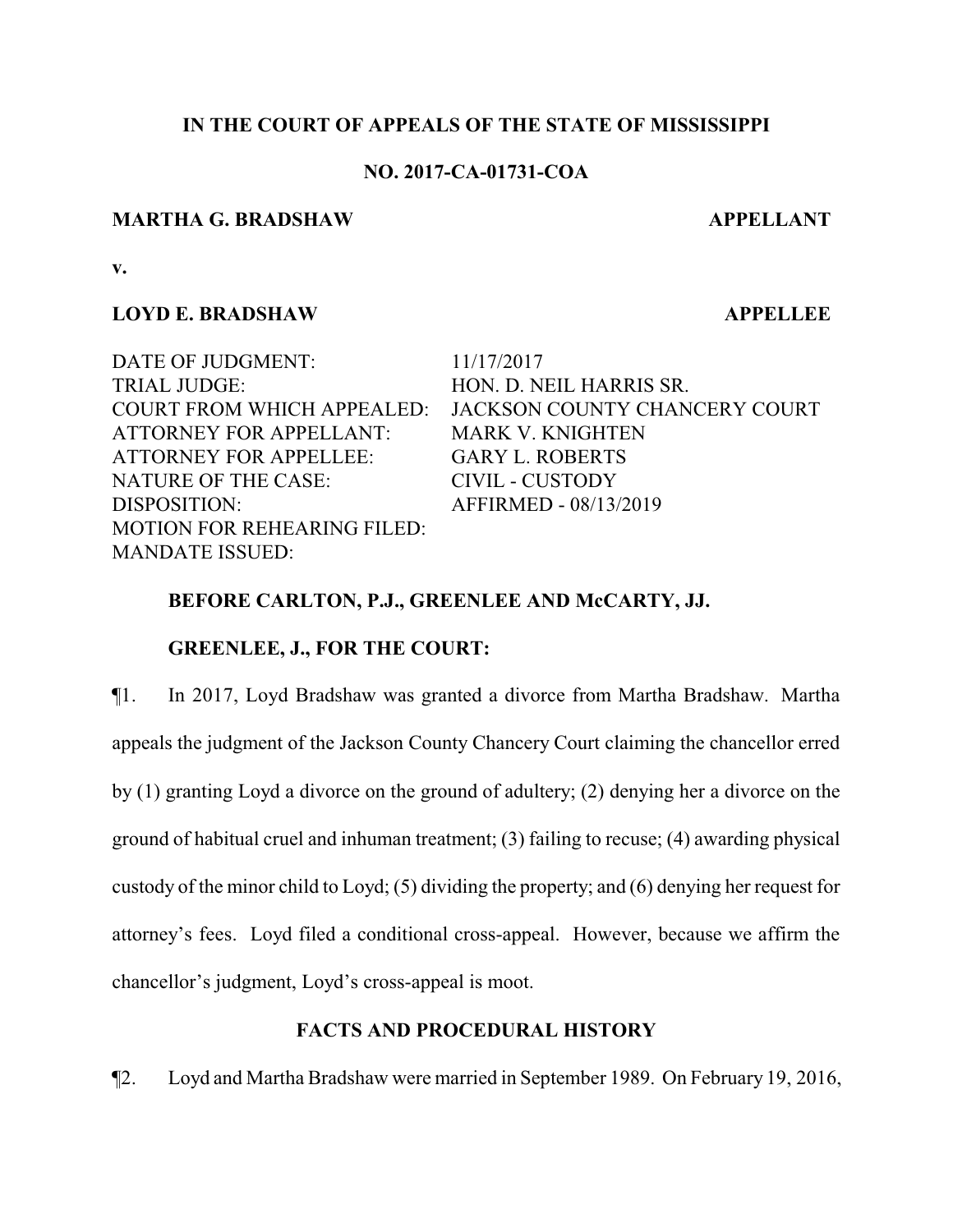Loyd filed a complaint for divorce, alleging uncondoned adultery and habitual cruel and inhuman treatment or, in the alternative, irreconcilable differences. Subsequently, Martha filed an answer and a counter-complaint. In her answer, she denied the allegations against her but asserted several affirmative defenses. In her counter-complaint, she requested a divorce, alleging habitual cruel and inhuman treatment or, in the alternative, irreconcilable differences. Martha also requested custody of their minor child, J.B.,<sup>1</sup> alimony, and attorney's fees.

¶3. After a hearing, on April 6, 2016, the family master entered a temporary order. Loyd and Martha were awarded temporary legal custody of J.B., and after a "relatively equal *Albright* analysis,"<sup>2</sup> the family master awarded temporary physical custody to Loyd. Martha was awarded visitation with J.B. And she was awarded temporary use and possession of the marital home. However, she was ordered to pay the property taxes and mortgage and insurance payments on the house.

¶4. Subsequently, Martha filed a motion to set aside the temporary order. She asserted that the family master placed too much weight on J.B.'s preference when determining custody. She also asserted that the order left her with insufficient financial resources. After a hearing, the chancellor denied Martha's motion.

<sup>¶5.</sup> Trial began on March 24, 2017, and Loyd's first witness was J.B.<sup>3</sup> Thirteen-year-old

<sup>&</sup>lt;sup>1</sup> Loyd and Martha had two children: Jordan and J.B. We use initials to protect the identity of the minor child who was born in 2003.

<sup>2</sup>  *Albright v. Albright*, 437 So. 2d 1003 (Miss. 1983).

<sup>&</sup>lt;sup>3</sup> By agreement, neither Loyd nor Martha were present during J.B.'s testimony.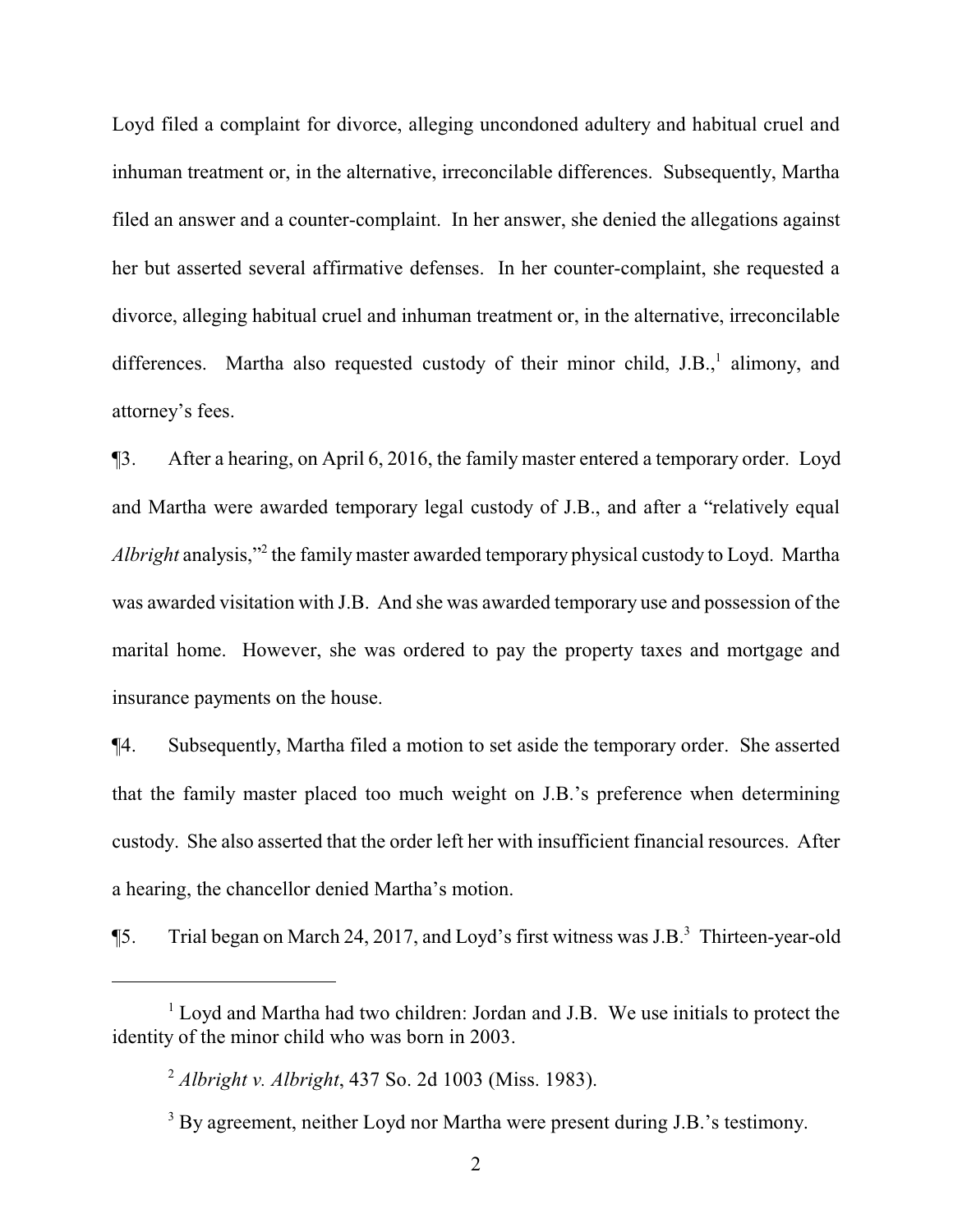J.B. testified that he had a close relationship with both of his parents, but he expressed a desire to continue living with Loyd. According to J.B., prior to his parents' separation, Martha would leave on most weekends and not return until 3:00 a.m. or 4:00 a.m., if at all. Whereas Loyd had "been there all the time."

¶6. Then Martha testified as an adverse witness. Loyd's attorney asked Martha whether she had engaged in an extramarital affair, and Martha's attorneyasserted her (Martha's) Fifth Amendment right against self-incrimination. At that point, the chancellor granted Loyd a divorce on the ground of adultery.

¶7. Then Loyd testified. According to Loyd, Martha left almost every Friday night and would not return until sometime between 4:00 a.m. and 6:00 a.m. on Saturday, "or maybe not even then." Loyd testified that he never suspected that Martha was having an affair. But on or about December 23, 2015, he received a text message that suggested otherwise. Loyd testified that when he confronted Martha in January 2016, she admitted to being with someone else at least four or five times. According to Loyd, he was heartbroken.

¶8. Loyd moved out of the marital home on February 14, 2016. He testified that he had previously inherited a double-wide trailer and approximately one acre of land ("the Big Bend property") from his mother. According to Loyd, prior to the separation, Martha rented the property to a third party for approximately one year. Loyd testified that the rent money was deposited into his and Martha's joint checking account, and money from the same account was used to pay the property taxes and insurance payments. Both Loyd and Martha agreed that the income fromrenting the propertywas enough to cover the expenses. Loyd explained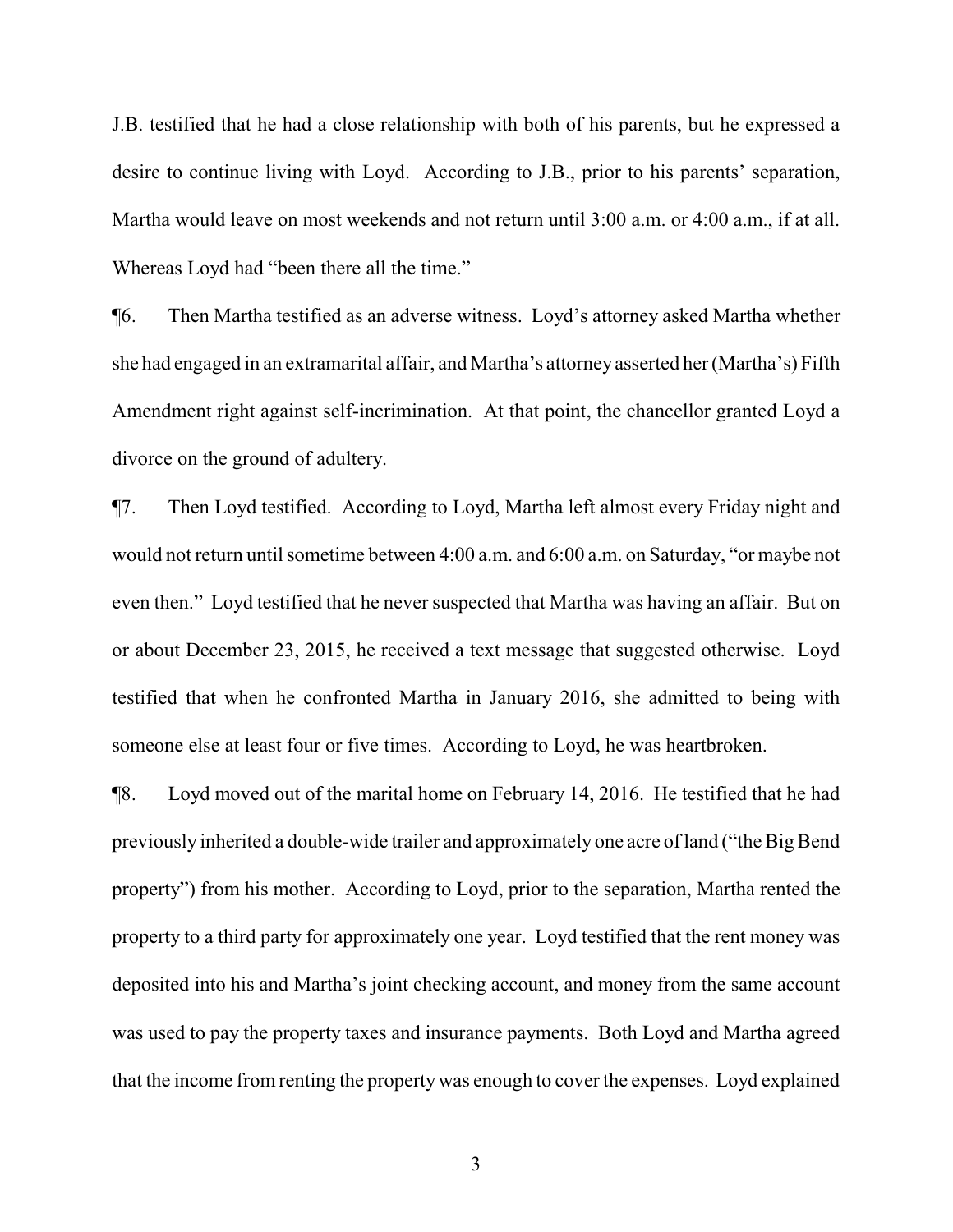that he and J.B. did not move into the Big Bend property after the separation because it was uninhabitable. Instead, they moved into a rental house, and Martha remained in the marital home.

¶9. According to Loyd, J.B. had a good relationship with both of his parents. However, Loyd believed that J.B.'s relationship with him was better and that physical custody with him was in J.B.'s best interest.

¶10. After Loyd rested his case-in-chief, the chancellor and attorneys discussed the effect of the judgment of divorce on Martha's coverage under Loyd's health-insurance plan. Because the divorce would have effectively terminated Martha's coverage, the chancellor set the divorce aside and reserved ruling on the ground for divorce until the second day of trial. ¶11. The trial resumed several months later on September 15, 2017. In support of her request for a divorce on the ground of habitual cruel and inhuman treatment, Martha testified that Loyd was inattentive to her throughout the marriage. According to Martha, when Jordan was a baby, Loyd left them for three months. Although Loyd returned, Martha testified that the marriage was never the same. Martha also testified that when J.B. was a baby, Loyd would leave them on the weekends. And according to Martha, there were several occasions when she was hospitalized, and Loyd visited for brief periods of time. Martha testified that Loyd gave her the silent treatment for two to three weeks at a time. And she testified that Loyd began sleeping on the couch in September 2015, ignoring her unless he wanted to have sex.

¶12. After Martha rested her case-in-chief, Loyd moved to dismiss Martha's counter-

4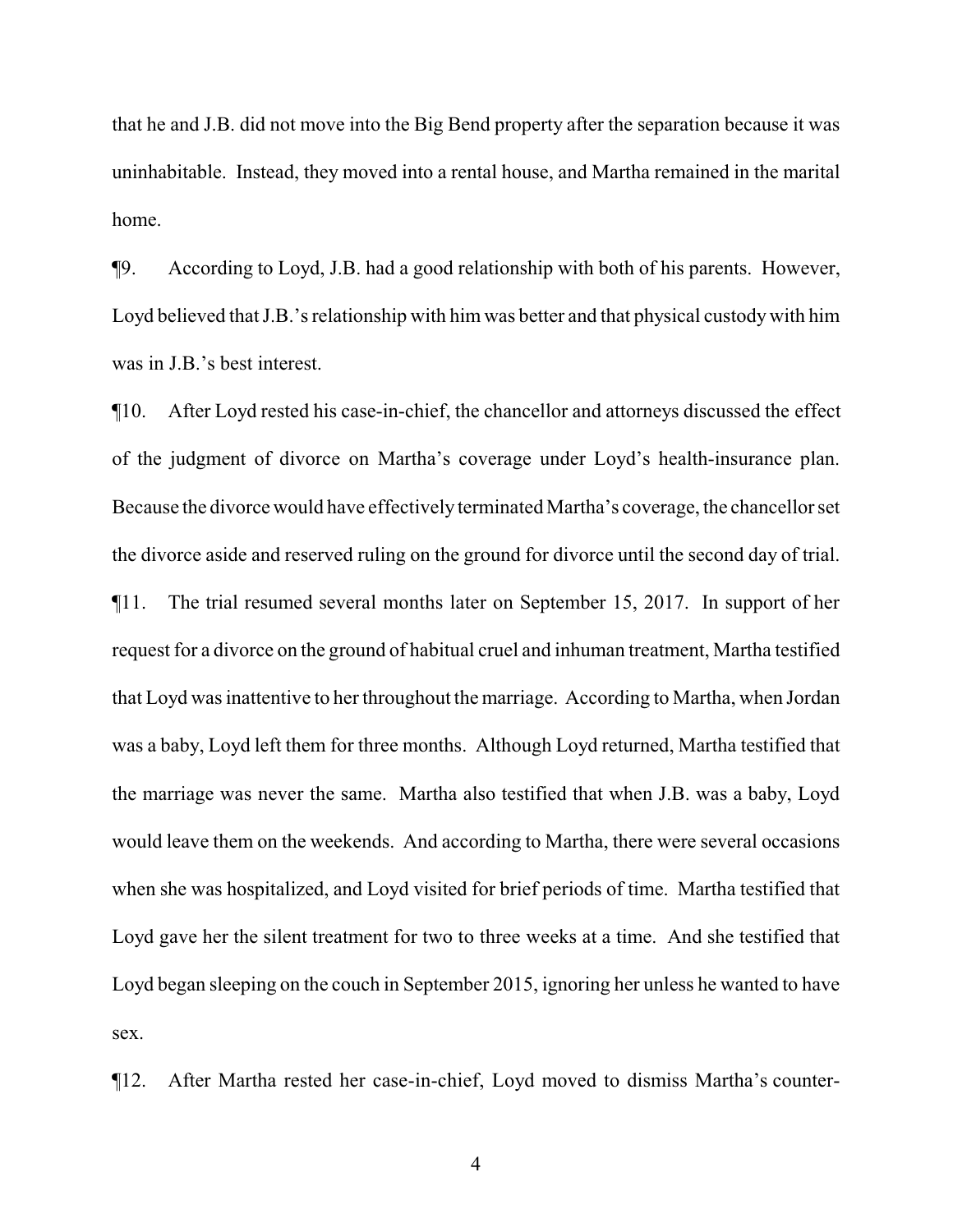complaint for divorce. At that point, Martha moved to reopen her case-in-chief so that her sister, Lisa English, could testify. Loyd objected to the reopening of Martha's case as well as to English's testimony. According to Loyd, English was not identified as a possible witness prior to trial. However, the chancellor held Loyd's objections in abeyance and allowed English to testify.

¶13. According to Martha's sister, Loyd treated Martha like she owed him something. She testified that Loyd allowed Martha to take care of everything. And he would not speak to Martha for weeks. According to English, Loyd's inattentiveness caused Martha to be emotional and withdrawn.

¶14. The chancery court entered its final judgment, granting Loyd a divorce on the ground of adultery. Both parties retained joint legal custody of J.B. However, the chancellor determined that it was in J.B.'s best interest to remain in Loyd's physical custody. Martha was awarded visitation with J.B., and she was ordered to pay \$430 per month in child support.

¶15. The chancellor awarded the marital home to Martha. She was ordered to continue paying the property taxes and mortgage and insurance payments on the house. The marital home was appraised at \$80,000, with the secured indebtedness on the house totaling \$67,830.87. The equity in the marital home was therefore \$12,169.13. Martha was awarded half of Loyd's 401k account valued at \$188,589.88, equaling \$94,294.94. The chancellor then reduced that award by the equity in the marital home, or \$12,169.13, ordering that Martha receive \$82,125.81 from the 401k. She was also awarded half of Loyd's retirement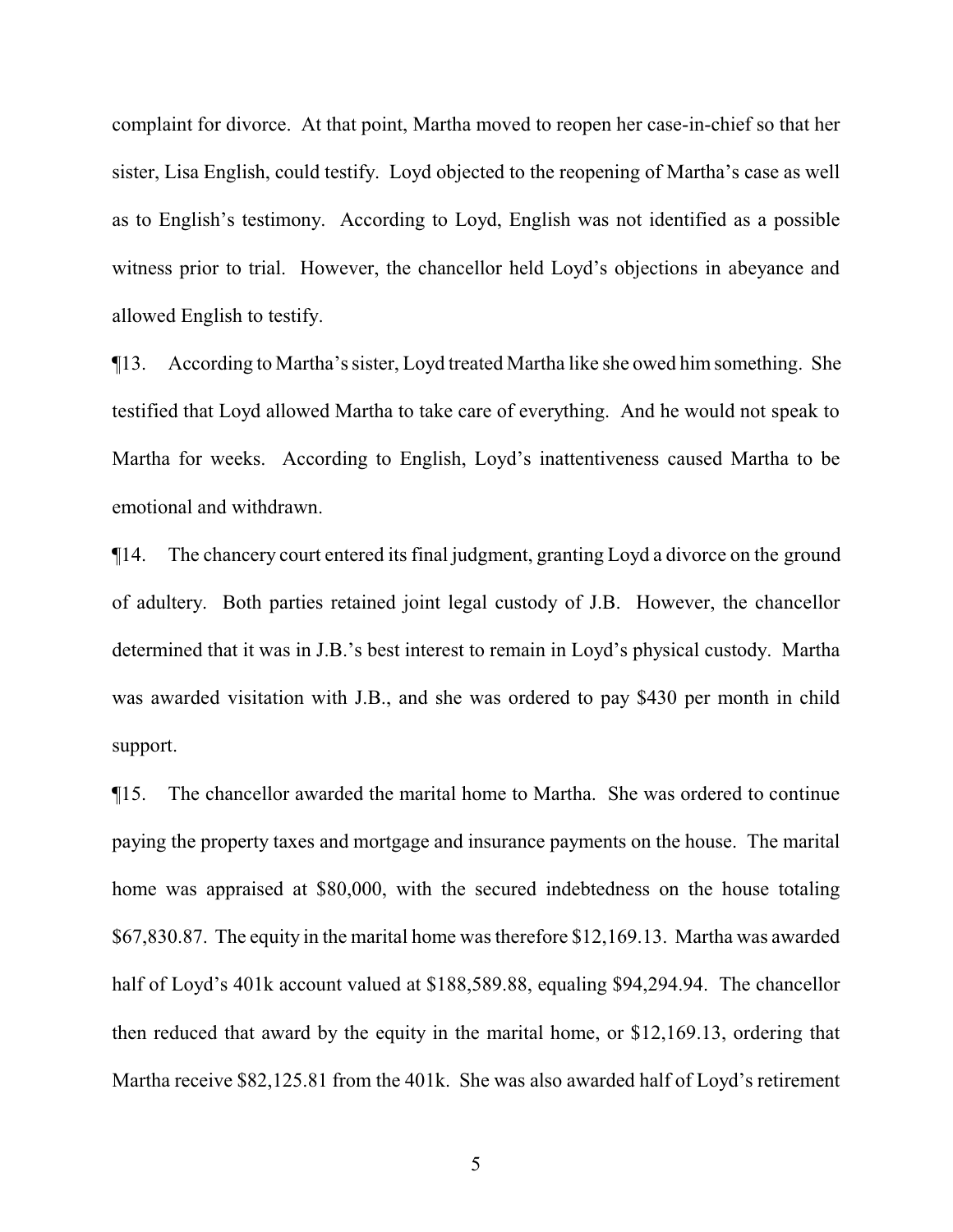security plan. The retirement security plan was valued at \$170,186.54. Therefore, Martha was awarded \$85,093.27. Martha was also awarded the Chrysler Sebring valued at \$4,000 and the Chevrolet Trailblazer valued at \$5,000.

¶16. The chancellor classified the Big Bend property (valued at \$25,000) as separate property and awarded it to Loyd. Loyd was awarded half of his 401k (\$94,294.94) plus the equity in the marital home (\$12,169.13) for a total of \$106,464.07. Loyd was also awarded half of his retirement security plan (\$85,093.27). And he was awarded a camper valued at \$8,000, an F-250 valued at \$4,500, and an F-150 with \$5,220.59 in equity. 4

¶17. With respect to the debts, Loyd was ordered to pay the "Handyline debt," and Martha was ordered to pay the "Keesler debt."<sup>5</sup> Otherwise, both parties were responsible for their own debts. Loyd was ordered to provide health-insurance coverage to Martha for six months. And the chancellor denied Martha's requests for alimony and attorney's fees.

¶18. Subsequently, Martha filed amotion forreconsideration, alleging that the chancellor's ruling was contrary to the overwhelming weight of the evidence. The court denied Martha's motion, and she filed her notice of appeal. Shortly thereafter, Loyd filed his notice of a cross-appeal.

#### **STANDARD OF REVIEW**

¶19. "This Court's standard of review in domestic-relations matters is extremely limited." *Stuckey v. Waid*, 195 So. 3d 872, 875 (¶13) (Miss. Ct. App. 2016) (quoting *Phillips v.*

<sup>&</sup>lt;sup>4</sup> The F-150 was valued at \$33,890; however, there was a \$28,669.41 lien on it.

 $5$ The parties' updated Rule 8.05 disclosures indicate that the amount of the Handyline debt was \$1,933.26, and the amount of the Keesler debt was approximately \$36,000.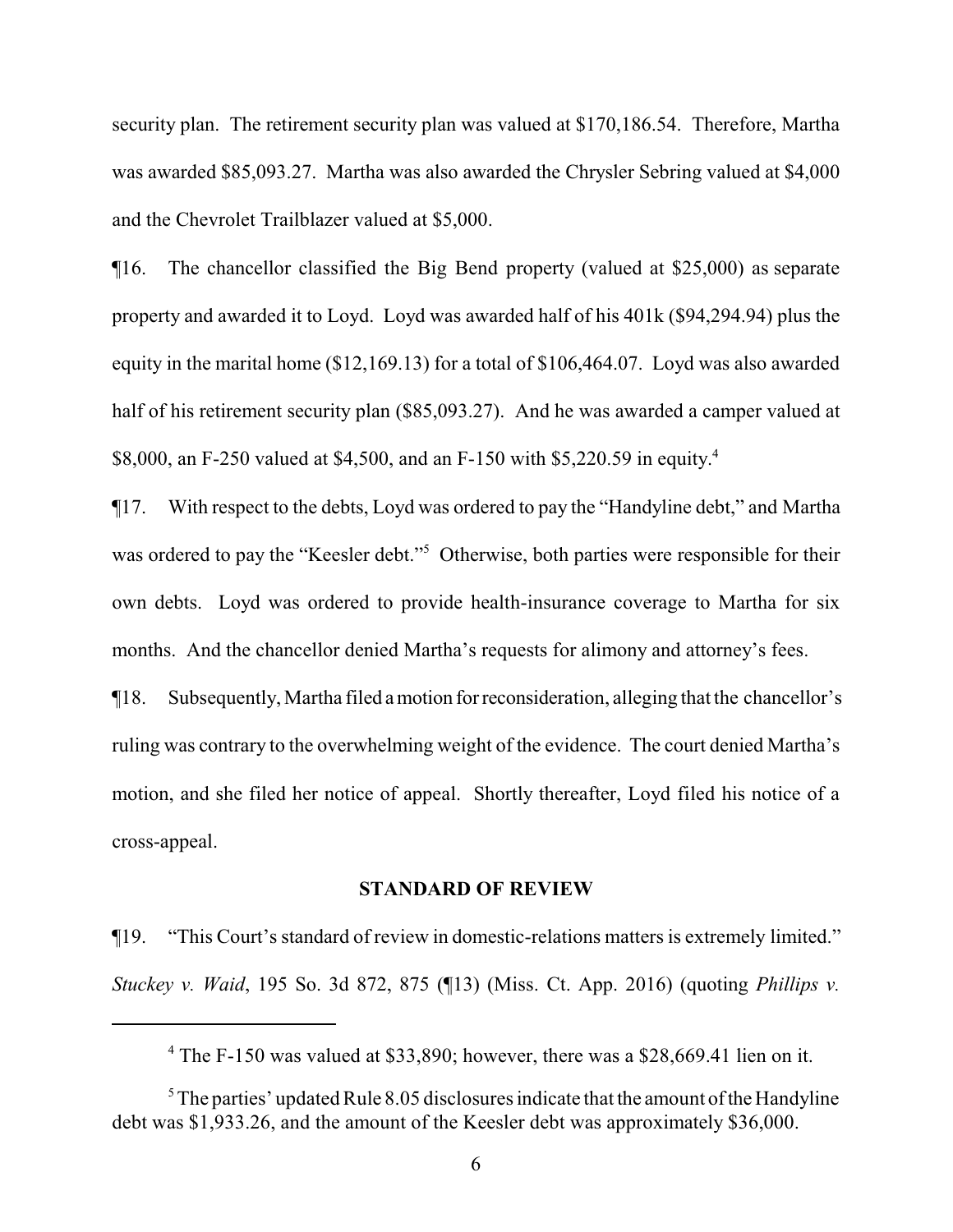*Phillips*, 45 So. 3d 684, 692 (¶23) (Miss Ct. App. 2010)). "We 'will not disturb the chancellor's opinion when supported by substantial evidence unless the chancellor abused [his] discretion, was manifestly wrong or clearly erroneous, or applied an erroneous legal [standard].'" *Id*. (quoting *Samples v. Davis*, 904 So. 2d 1061, 1064 (¶9) (Miss. 2004). However, questions of law are reviewed de novo. *Id*.

#### **DISCUSSION**

# **I. Whether the chancellor erred by granting Loyd a divorce on the ground of adultery.**

¶20. "Adulterymaybe proven byeither direct evidence or, because of its 'secretive nature,' circumstantial evidence." *Id*. at 875 (¶14) (citing *Dillon v. Dillon*, 498 So. 2d 328, 330 (Miss. 1986)). "To prove adultery by circumstantial evidence, the plaintiff must provide clear and convincing evidence supporting a finding of: (1) an adulterous inclination, and (2) a reasonable opportunity to satisfy that inclination." *Id*. (citing *Atkinson v. Atkinson*, 11 So. 3d 172, 177 (¶20) (Miss. Ct. App. 2009)). When a chancellor misperceives the correct legal standard, the error becomes one of law and is reviewed de novo. *Brooks v. Brooks*, 652 So. 2d 1113, 1117 (Miss. 1995).

¶21. Here, the chancellor made the following findings of fact and conclusions of law:

At the trial, Loyd testified that he believed that Martha was having an extramarital affair during the marriage. When questioned about this affair, Martha pled the Fifth Amendment and refused to answer. Loyd also propounded interrogatories to Martha in which he asked her to name the individuals with which she had sexual relations during the marriage. (Exhibit No. 1). Martha also invoked her Fifth Amendment rights in her response to this interrogatory. The Mississippi Supreme Court has held that someone refusing to answer questions about an alleged affair is clear and convincing evidence sufficient to satisfy the evidentiary requirement to prove adultery.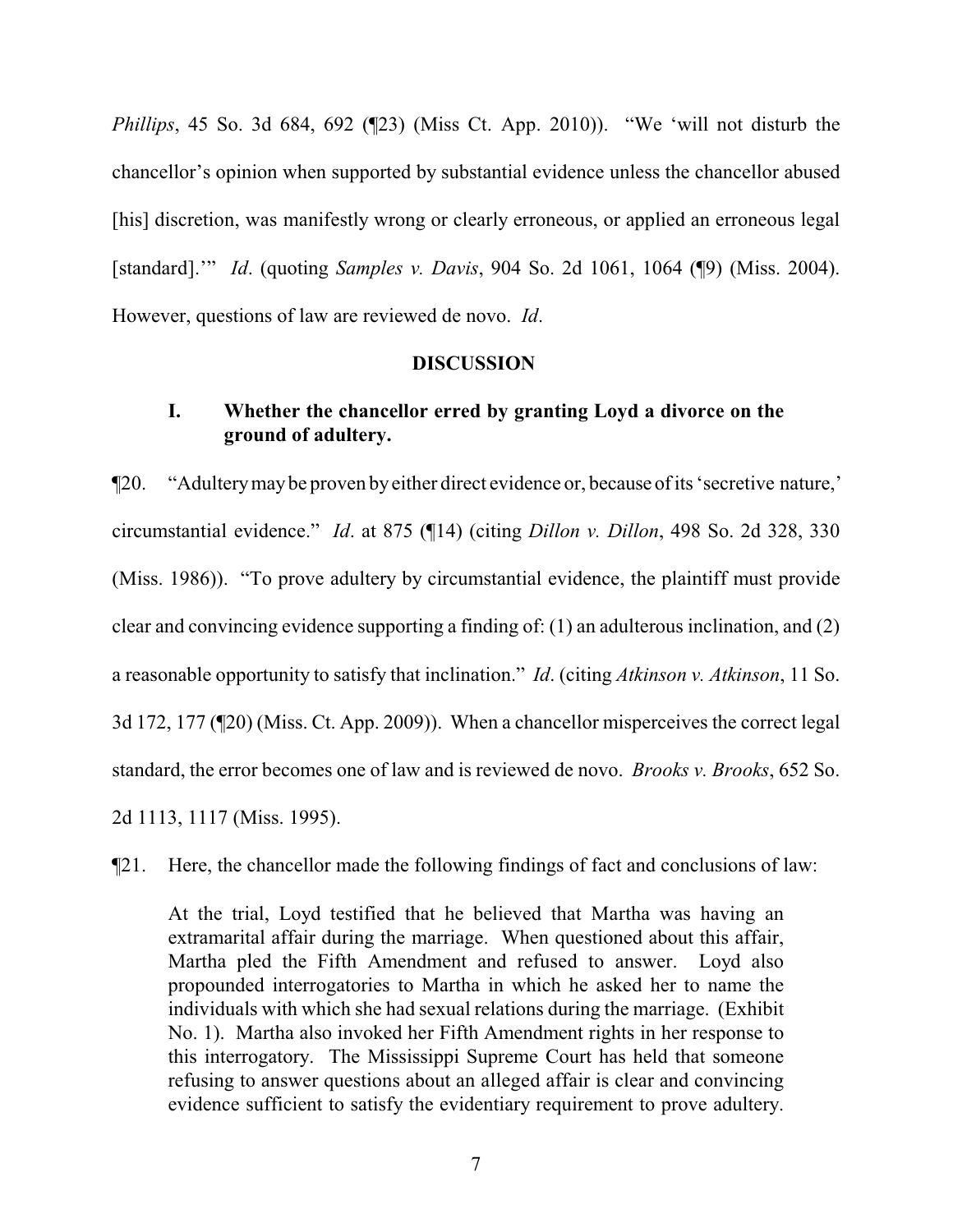*Brooks v. Brooks*, 652 So. 2d 1113, 1118 (Miss. 1995).

¶22. We find the chancellor misperceived the correct legal standard. In *Brooks*, Jane testified that her husband, Robert, had given numerous gifts to another woman—Beverly. *Id.* Jane also believed she had enough evidence to prove that Robert had been involved in an adulterous relationship with yet another woman—Phyllis. *Id*. "At trial, when Robert was asked about the alleged relationship with Phyllis . . . , he pled the Fifth Amendment and refused to answer." *Id*. Our supreme court held that "the uncontradicted evidence proffered by Jane was sufficient to satisfy the evidentiary criterion . . . that requires clear and convincing proof of Robert's adulterous inclinations." *Id*. The Mississippi Supreme Court did not hold that Robert's *refusal to answer questions* was clear and convincing evidence that he committed adultery or had adulterous inclinations. Rather, the court held that the *uncontradicted evidence proffered by Jane* was sufficient evidence. Concerning a witness's "taking the Fifth" in civil cases, the trier of fact may draw an adverse inference from a defendant's refusal to testify. *Gibson v. Wright*, 870 So. 2d 1250, 1260 (¶42) (Miss. Ct. App. 2004). However, we have failed to find a case that allows a divorce to be granted based solely on that inference.

¶23. Although the chancellor in this case initially granted Loyd a divorce based on Martha's refusal to answer questions, that judgment of divorce was set aside. And although the chancellor's final judgment indicated that the divorce was granted for the same reason, after reviewing the record de novo*,* we find that substantial evidence exists to sustain a divorce granted on the ground of adultery by clear and convincing evidence.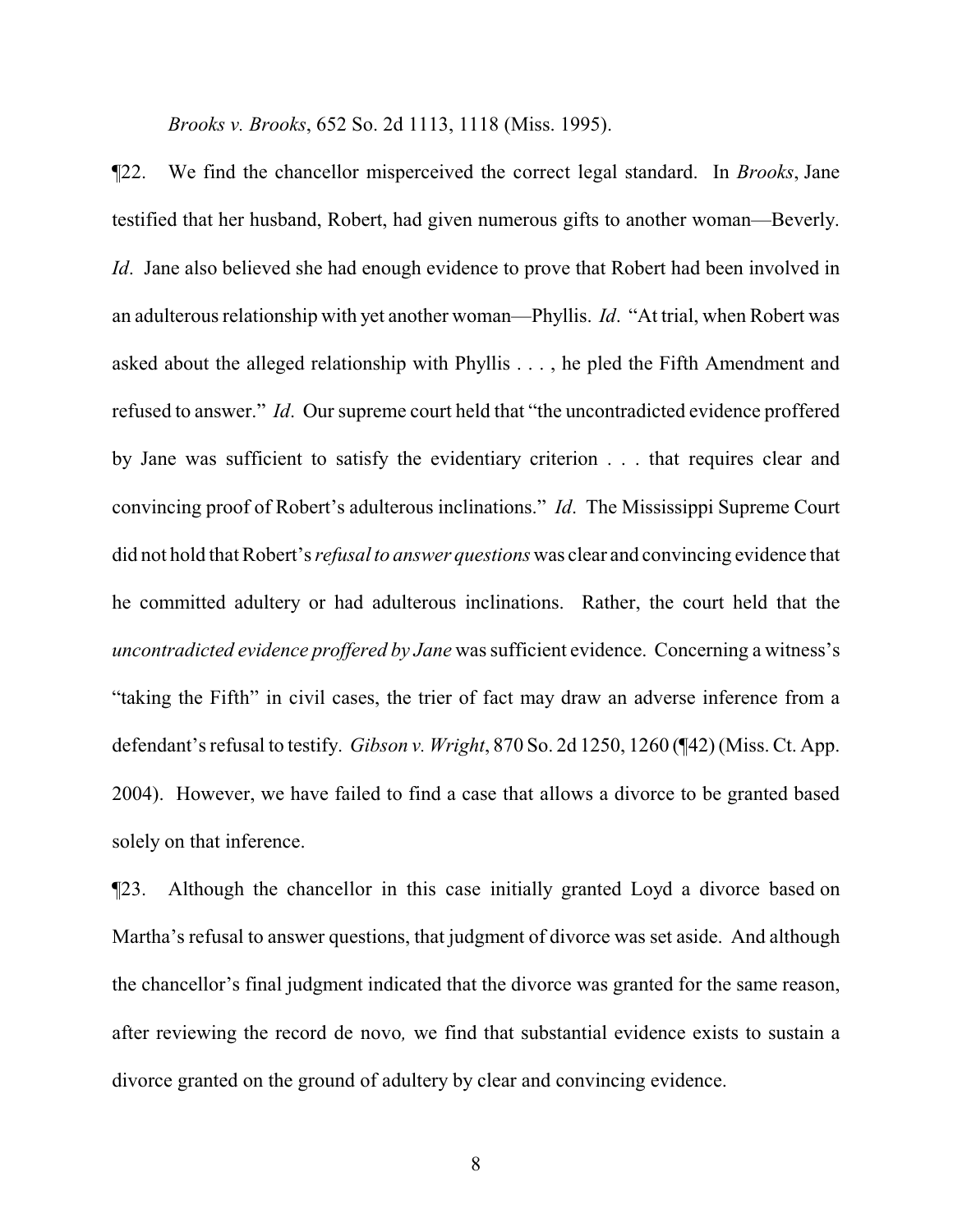¶24. At trial, J.B. testified that his mother would leave at night and not return until 3:00 a.m. or 4:00 a.m., if at all. Similarly, Loyd testified that Martha would leave almost every Friday night and not return until sometime between 4:00 a.m. and 6:00 a.m. on Saturday. Loyd also testified that in January 2016, he questioned Martha about having an affair, and she admitted to being with someone else at least four or five times. We find that the adverse inference from Martha's refusal to testify combined with the uncontradicted evidence proffered byLoyd as corroborated byJ.B. was sufficient to prove Martha's adultery by clear and convincing evidence.

¶25. Martha also asserts that because the chancellor granted a divorce immediately after she pled the Fifth Amendment, she was prevented from raising affirmative defenses. However, as discussed, the chancellor's initial judgment of divorce was set aside on March 30, 2017. During the second day of trial, on September 15, 2017, Martha testified as to why she believed she was entitled to a divorce on the ground of habitual cruel and inhuman treatment. For Martha to now assert that she was unable to raise affirmative defenses to adultery is disingenuous. This issue is without merit.

## **II. Whether the chancellor erred by failing to grant Martha a divorce on the ground of habitual cruel and inhuman treatment.**

#### ¶26. This Court has held that

[h]abitual cruel and inhuman treatment may be established by a showing of conduct that either (1) endangers life, limb or health, or creates a reasonable apprehension of such danger, rendering the relationship unsafe for the party seeking relief, or (2) is so unnatural and infamous as to make the marriage revolting to the non-offending spouse and render it impossible for that spouse to discharge the duties of marriage, thus destroying the basis for its continuance.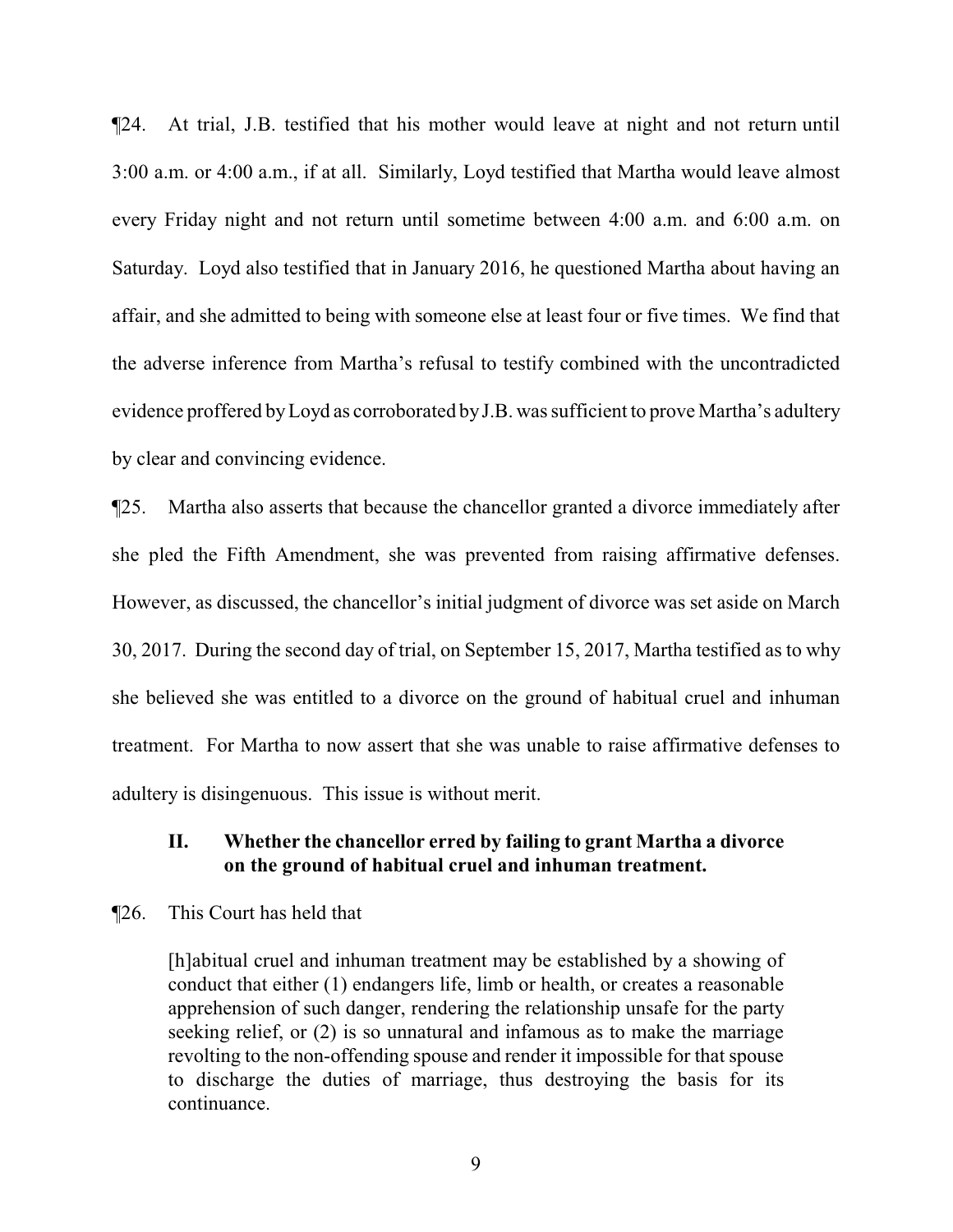*Tedford v. Tedford*, 856 So. 2d 753, 756 (¶11) (Miss. Ct. App. 2003). The offended spouse must prove habitual cruel and inhuman treatment by a preponderance of the evidence. *Id*. ¶27. This case does not require an analysis of the "danger" part of the habitual cruel and inhuman treatment test. Martha did not testify that Loyd's conduct rendered the relationship unsafe. Therefore, this Court must determine whether the evidence supports the granting of a divorce under the "unnatural and infamous" part of the test.

¶28. On appeal, Martha argues that Loyd's inattentiveness throughout the marriage was enough to establish habitual cruel and inhuman treatment. At trial and on appeal, Martha asserted that when Jordan was a baby, Loyd left for approximately three months. Although the marital relationship resumed, she stated that it was "never really the same." Martha also asserted that when J.B. was a baby, Loyd would leave them on the weekends. According to Martha, there were several occasions when she was hospitalized, and Loyd visited for brief amounts of time. Martha testified that Loyd gave her the silent treatment for two to three weeks at a time throughout the entire marriage. And she testified that in September 2015, Loyd began sleeping on the couch, ignoring her unless he wanted to have sex.

¶29. "[I]t is well settled that 'more than mere unkindness or rudeness, or incompatibility or want of affection is required to support a finding of cruel and inhuman treatment.'" *Id*. at 756 (¶13) (quoting *Shorter v. Shorter*, 740 So. 2d 352, 357 (¶24) (Miss. Ct. App. 1999)). Loyd's conduct does not rise to the level of "unnatural and infamous" behavior, which supports a granting of divorce. *Id.* at (¶11). Accordingly, we find that the chancellor did not abuse his discretion by denying Martha a divorce on the ground of habitual cruel and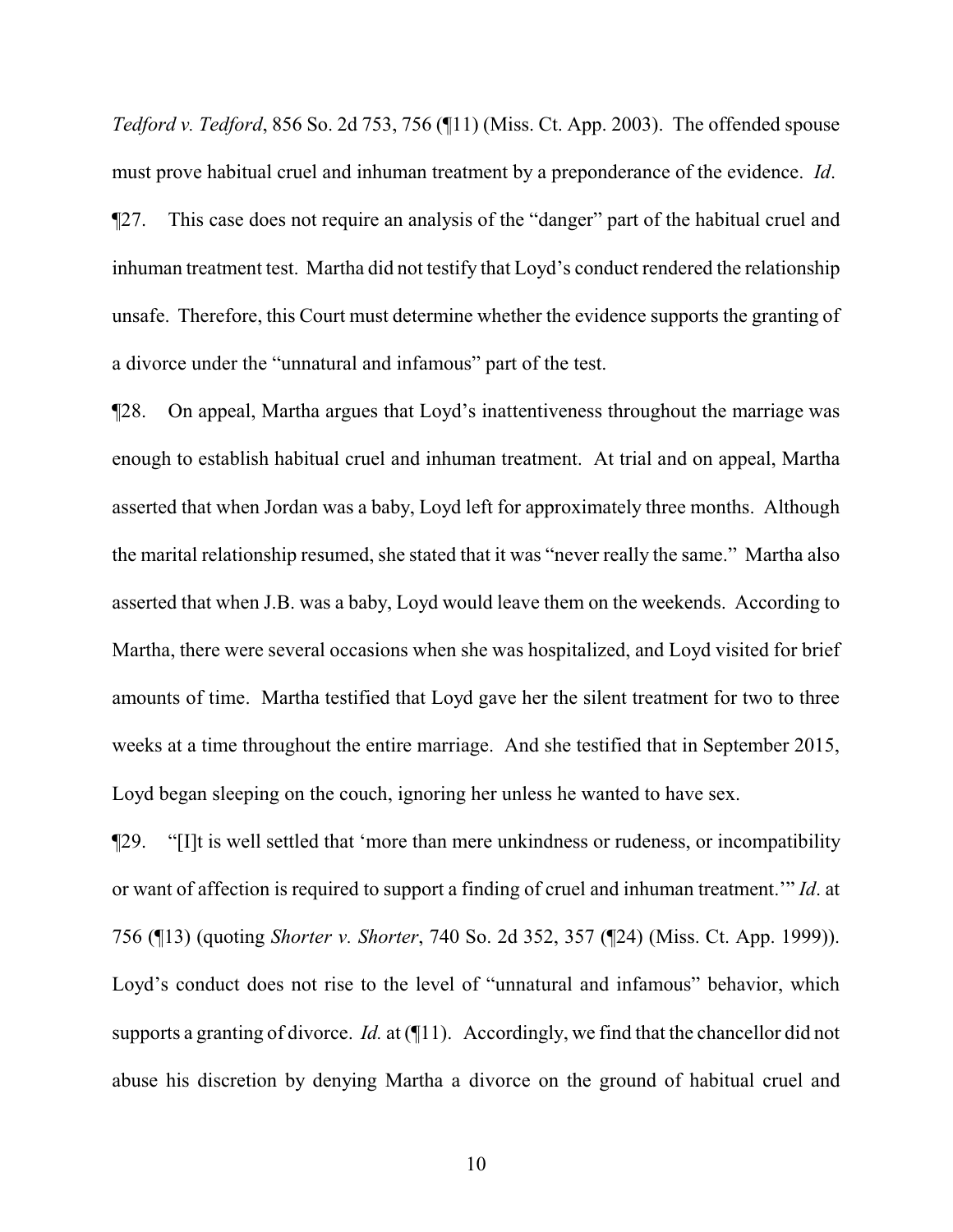inhuman treatment.

¶30. Martha also asserts that where both parties are at fault the chancellor must determine which party's conduct was the proximate cause of the deterioration of the marital relationship and the divorce itself. However, the chancellor determined that only one party was at fault in this case—Martha. Therefore, this issue is without merit.

#### **III. Whether the chancellor should have recused.**

¶31. Martha claims the chancellor was not impartial and should have recused sua sponte after granting Loyd a divorce on the ground of adultery on March 24, 2017. She asserts that she was punished for pleading the Fifth Amendment. And she contends that additional evidence of the chancellor's partiality "surfaced when . . . [he] challenged [her] concerning her hearing disability." 6

¶32. It is well established that "[a] judge is required to disqualify himself if a reasonable person, knowing all the circumstances, would harbor doubts about his impartiality." *Tubwell v. Grant*, 760 So. 2d 687, 689 (¶7) (Miss. 2000) (quoting *Jenkins v. Forrest Cty. Gen. Hosp*., 542 So. 2d 1180, 1181 (Miss. 1988)). This Court "presumes that a trial judge is qualified and unbiased, and this presumption may only be overcome by evidence which produces a reasonable doubt about the validity of the presumption." *Id*. (citing *Bredemeier v. Jackson*, 689 So. 2d 770, 774 (Miss. 1997)). "The decision to recuse or not to recuse is one left to the

<sup>6</sup> During Martha's testimony, the court reporter asked her to speak up. Martha stated that she spoke quietly because she had a hearing impairment and wore hearing aids. The chancellor told her, "I wear hearing aids too. And you can speak up. . . . That's not a good reason." After some additional discussion, the chancellor stated, "I'm sorry, but I'm discounting your reason. In other words, I don't believe it. Speak up."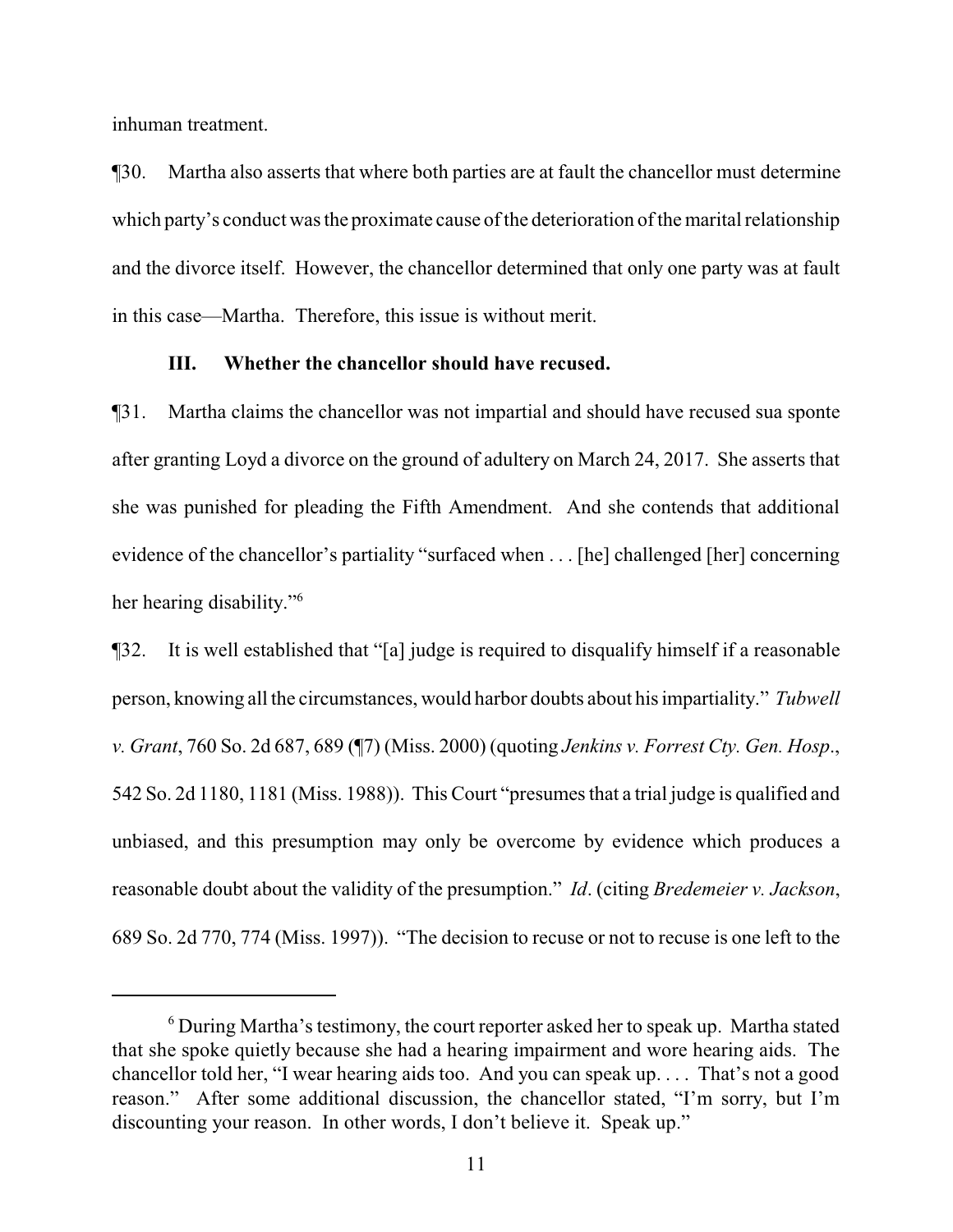sound discretion of the trial judge, so long as he applies the correct legal standards and is consistent in the application." *Id*. (quoting *Collins v. Joshi*, 611 So. 2d 898, 902 (Miss. 1992)).

¶33. Here, Martha did not file a motion asking for the chancellor to recuse. This argument was not raised until her appeal. Our supreme court has stated that "it will not allow a party to take [her] chances with a judge about whom [she] knows of grounds for recusal and then, after [she] loses, file [her] motion." *Id*. at (¶8). "Where the party knew of the grounds for the motion or with the exercise of reasonable diligence may have discovered those grounds, and where that party does not [file a timely motion], the point will be deemed waived." *Id*. Nothing prevented Martha from filing a timely motion to recuse. Therefore, we find that Martha waived this issue.

# **IV. Whether the chancellor erred by awarding physical custody of J.B. to Loyd.**

¶34. The Mississippi Supreme Court has established that "[t]he best interest of the child is paramount in any child-custody case." *Roberts v. Eads*, 235 So. 3d 1425, 1428 (¶12) (Miss. Ct. App. 2017) (quoting *Smith v. Smith*, 97 So. 3d 43, 46 (¶8) (Miss. 2012)). In determining a child's best interest, the chancellor considers the following factors:

(1) the child's age, health, and sex; (2) the parent with the continuity of care prior to the separation; (3) the parent with the best parenting skills and the willingness and capacity to provide primary child care; (4) the parents' employment and the responsibilities of that employment; (5) the parents' physical and mental health and age; (6) the emotional ties of the parent and child; (7) the parents' moral fitness; (8) the child's home, school, and community record; (9) the child's preference at the age sufficient to express a preference by law; (10) the stability of the parents' home environments and employment; and (11) other factors relevant to the parent-child relationship.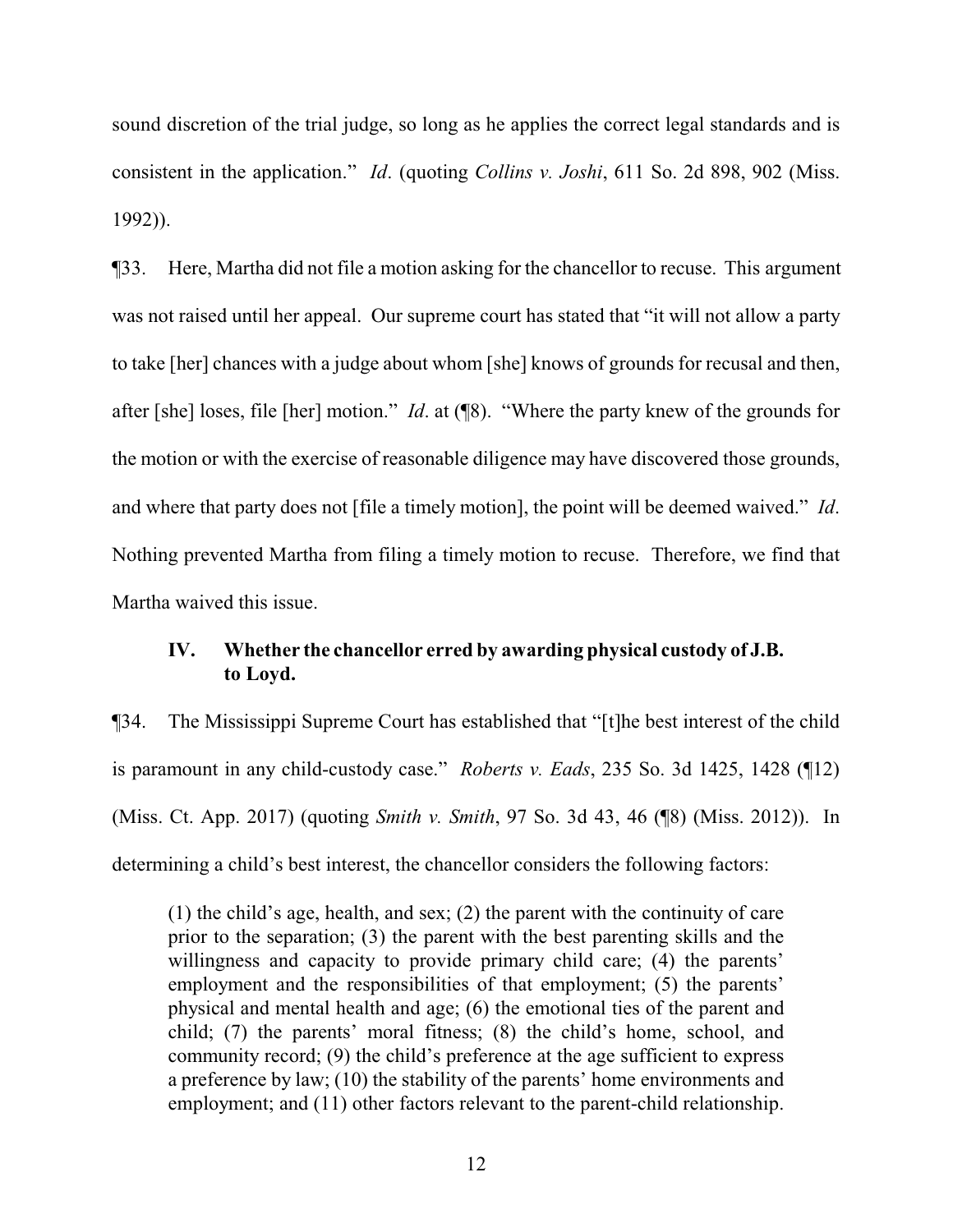*Id*. (citing *Albright*, 437 So. 2d at 1005).

¶35. This Court has noted that "[a]n *Albright* analysis is not a mathematical equation." *Id*. at (¶13) (quoting *Hall v. Hall*, 134 So. 3d 822, 827 (¶19) (Miss. Ct. App. 2014)). We "cannot reweigh the evidence and must defer to the chancellor's factual findings so long as they are supported by substantial evidence." *Id*. Although "the *Albright* factors are important, . . . the chancellor has the ultimate discretion to weigh the evidence the way he sees fit." *Id*. ¶36. Martha claims the chancellor misapplied several *Albright* factors. Specifically, she contends that the chancellor erroneously found that the employment of the parents as well as the home, school, and community record of the child were neutral factors. She also

contends that the chancellor erred by finding that the continuity-of-care and parenting-skills factors favored Loyd. And she believes the chancellor placed too much weight on J.B.'s preference to live with Loyd.

#### **a. Employment of the Parents**

¶37. In the final judgment, the chancellor made the following findings with respect to Loyd's and Martha's employment:

Martha works for Charter [F]inancial as a financial advis[o]r. She goes to work . . . around 9:15 a.m. . . . and comes home at 4:30 p.m. It is not a fulltime job. Loyd works as a serviceman and underground technician for Singing River Electric Power Association. He works from 8:00 a.m. to 5:00 p.m. five days a week. Neither Loyd nor Martha's employment prevent[s] them from caring for the minor child. This factor favors neither party.

¶38. Martha asserts that the chancellor did not consider her flexible work schedule. At trial, Martha testified that she could set her own hours. However, Loyd testified that his job was flexible as well. After reviewing the record, we conclude that substantial evidence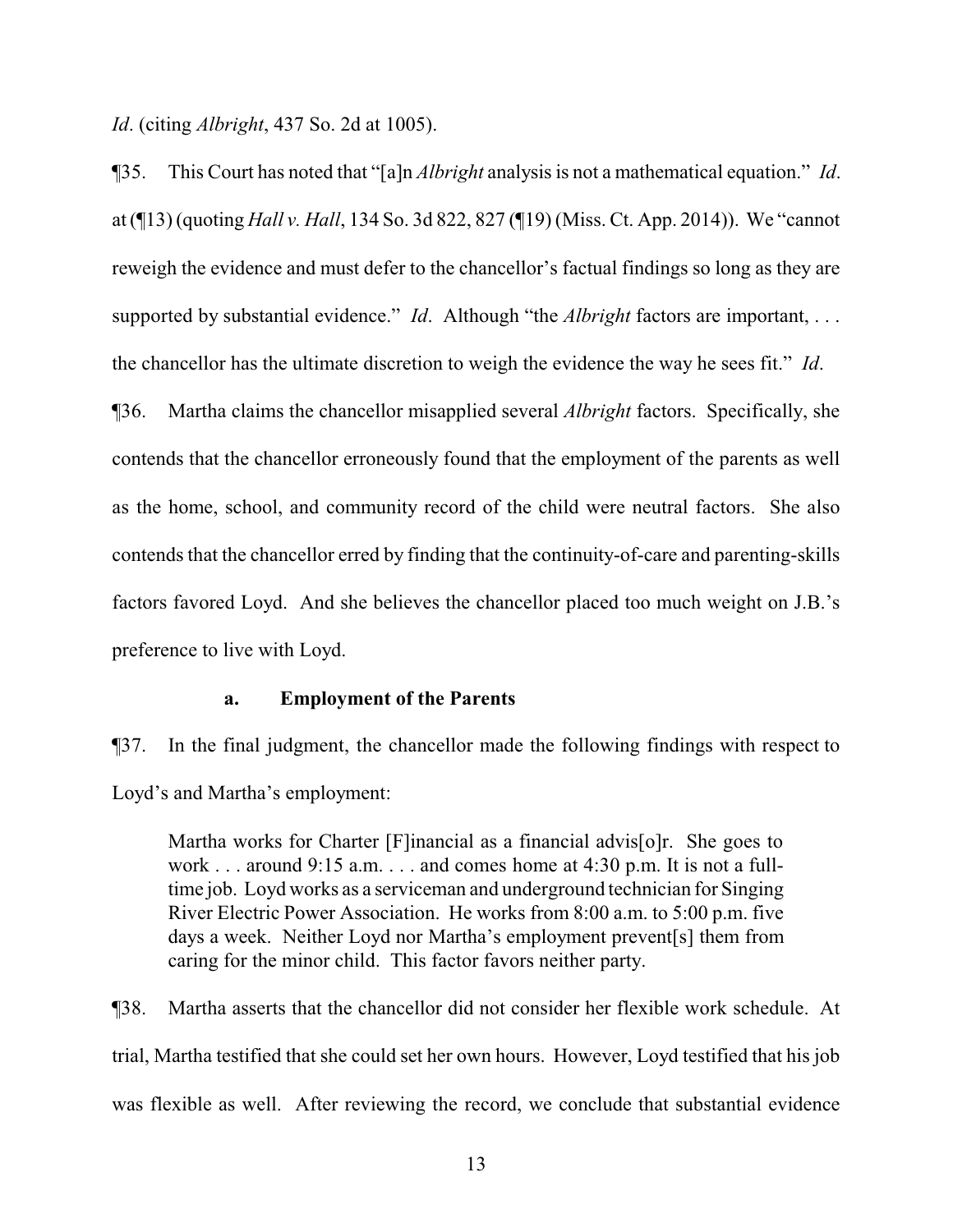supports the chancellor's finding that this factor favors neither party.

# **b. Home, School, and Community Record of the Child**

¶39. With respect to J.B.'s home, school, and community record, the chancellor made the following findings:

[J.B.] makes As and Bs and sometimes Cs in school. He is a member of his school's golf team. Both parties have extended family in the area that [J.B.] may visit with at his leisure. This factor favors neither party.

¶40. Martha asserts that she was the only parent to take J.B. to church before and after the separation. However, Loyd testified that he would take J.B. to church on Wednesdays and Sundays when J.B. was not with Martha. After reviewing the record, we conclude that substantial evidence supports the chancellor's finding that this factor favors neither party.

## **c. Continuity of Care**

¶41. With respect to which parent had the continuity of care, the chancellor made the following findings:

Loyd has had primary physical custody of [J.B.] since the Temporary Order entered on April 6, 2016. Both parties testified that they shared the child[- ]rearing responsibilities equally during the marriage. This factor slightly favors Loyd.

¶42. Martha asserts that she was J.B.'s primary caretaker. At trial, Martha testified that she raised J.B. and "did everything for [him]." However, she admitted that Loyd helped some. When Loyd was asked who the primary caretaker was prior to the separation, he said, "I think we both done our equal share." Loyd testified that he "was always there" and did "whatever [he] needed to do." But he explained that when he offered to help with J.B., Martha indicated that she would handle it. This was consistent with J.B.'s testimony. For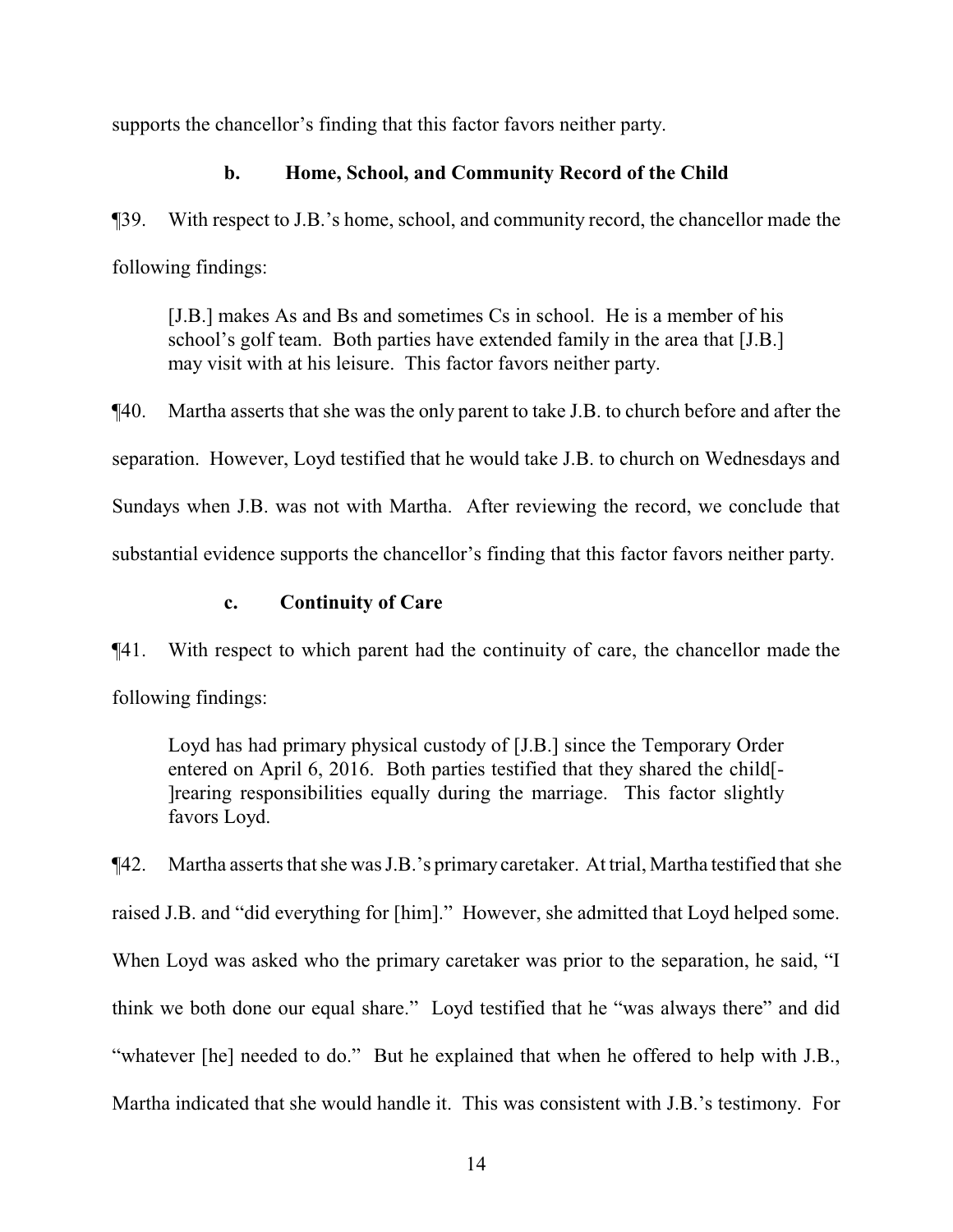example, J.B. testified that prior to the separation, his mother would take him to doctor appointments, but sometimes his father would come too. Loyd was J.B.'s primary caretaker after the separation. After reviewing the record, we conclude that substantial evidence supports the chancellor's finding that this factor slightly favors Loyd.

#### **d. Parenting Skills**

¶43. The chancellor made the following findings with respect to Loyd's and Martha's parenting skills:

[J.B.] and Loyd testified that Martha would sometimes leave home on the weekends and not return until 4 a.m., if she returned at all. [J.B.] also testified that his mother would check him out of school often because he was sick. Martha further testified that she had issues getting [J.B.] to respect her, while Loyd stated he did not have these problems with the minor child. This factor slightly favors Loyd.

¶44. Martha asserts that J.B. became disrespectful after the separation. But at trial, she admitted that his behavior had improved. Loyd testified that he told J.B. that he needed to respect his mother and encouraged their relationship.

¶45. Martha also asserts that Loyd allowed J.B. to play baseball against medical advice. However, at trial she testified that she was not sure what exactly the doctor advised. According to Loyd, the doctor indicated that J.B. needed to stay off the baseball field. So Loyd gave the doctor's excuse to J.B.'s coach and let the coach and J.B. decide when he could play again. Loyd testified that Martha was present when this occurred. And J.B. testified that he did not play baseball until he felt better.

¶46. Finally, Martha asserts that Loyd took J.B. to a golfing event instead of a dental appointment. However, Loyd testified that the appointment was an orthodontist's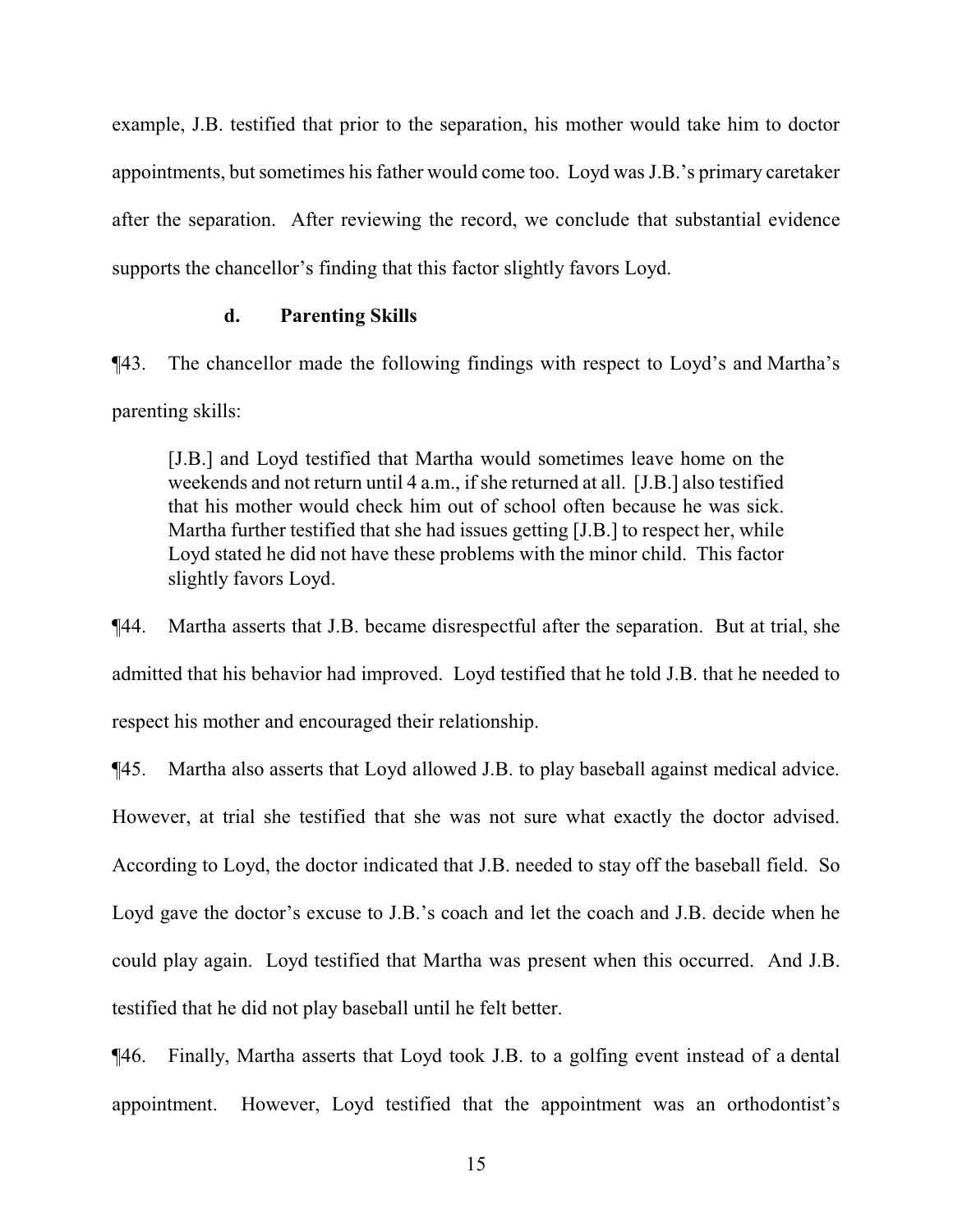appointment, and he rescheduled the appointment.

¶47. This Court has held that the chancellor is in the best position to judge the parties' credibility. *LeBlanc v. Andrews*, 931 So. 2d 683, 688 (¶17) (Miss. Ct. App. 2006). After reviewing the record, we conclude that substantial evidence supports the chancellor's finding that this factor slightly favors Loyd.

## **e. Preference of the Child**

¶48. With respect to the preference of the child, the chancellor made the following findings:

[Mississippi Code Annotated section] 93-11-65(1)(a) [(Rev. 2013)] states, "[t]he chancellor may consider the preference of a child of twelve (12) years of age or older as to the parent with whom the child would prefer to live in determining what would be in the best interest and welfare of the child." [J.B.] has expressed a desire to live with Loyd. This factor favors Loyd.

¶49. Martha asserts that the chancellor placed too much weight on J.B.'s preference. However, the record does not support Martha's claim. The chancellor considered the relevant *Albright* factors, and there is no indication that the chancellor placed undue weight on this factor. Therefore, this issue is without merit.

# **V. Whether the chancellor erred in his division of the property.**

¶50. Martha makes a number of claims regarding the chancellor's classification and division of the property. For clarity, we address these claims together.

¶51. "When dividing marital property, chancellors are directed to (1) classify the parties' assets as marital or separate; (2) determine the value of those assets; (3) divide the marital estate equitably based upon the factors set forth in *Ferguson*[*v. Ferguson,* 639 So. 2d 921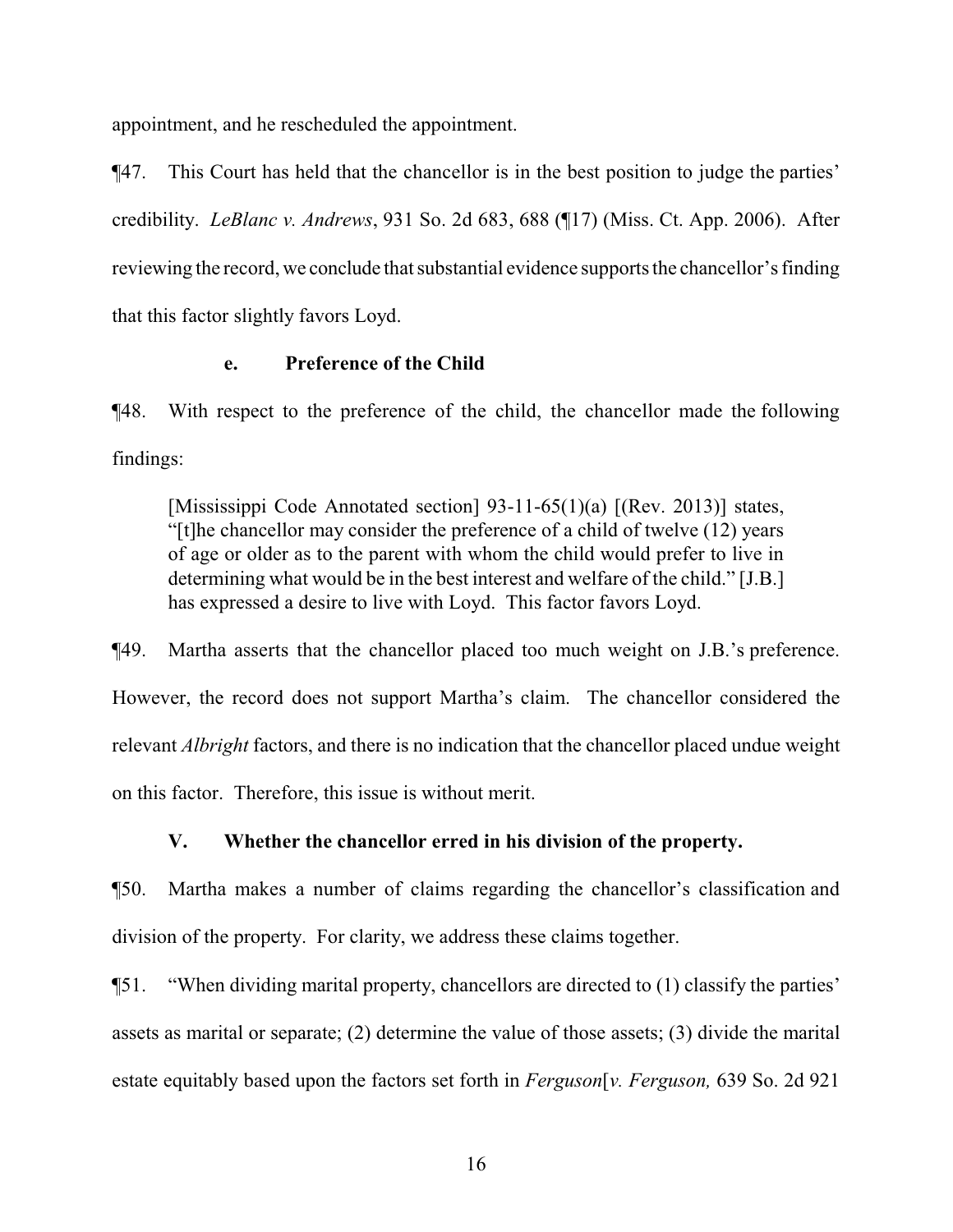(Miss. 1994)]; and (4) consider the appropriateness of alimony if either party is left with a deficiency." *Baker v. Baker*, 250 So. 3d 502, 505 (¶7) (Miss. Ct. App. 2018) (quoting *Ewing v. Ewing*, 203 So. 3d 707, 711-12 (¶11) (Miss. Ct. App. 2016)).

¶52. First, Martha claims the chancellor erred by classifying the Big Bend property as separate property. In the alternative, she argues that the Big Bend property was converted from separate property to marital property. Separate property, such as an inheritance, may lose its status as such if the party commingles the asset with marital property or uses it for familial benefit. *McKissack v. McKissack*, 45 So. 3d 716, 720 (¶18) (Miss. Ct. App. 2010). ¶53. However, in *Marter v. Marter*, 95 So. 3d 733 (Miss. Ct. App. 2012), the appellant argued that the chancellor erred by classifying his wife's sixty acres of inherited property as her separate property. *Id*. at (¶11). In support of his argument, he pointed to "his maintenance of the property, the fact that the property [was] titled jointly, and the fact that he paid the property taxes from the couple's joint checking account." *Id*. at 737 (¶14). This Court noted that the maintenance efforts, which included occasional bush hogging, were de minimis. *Id*. at 738 (¶14). This Court also was not persuaded that the separate property converted to marital by virtue of joint titling. *Id*. at (¶15). And this Court noted that it had previously held that "property-tax payments are traceable and do not transmute separate property into marital." *Id*. at (¶16) (citing *Brock v. Brock*, 906 So. 2d 879, 888 (¶50) (Miss. Ct. App. 2005)).

¶54. In this case, Loyd inherited the Big Bend property from his mother. The deed reflects that the property was conveyed to Loyd and his mother as joint tenants with full rights of

17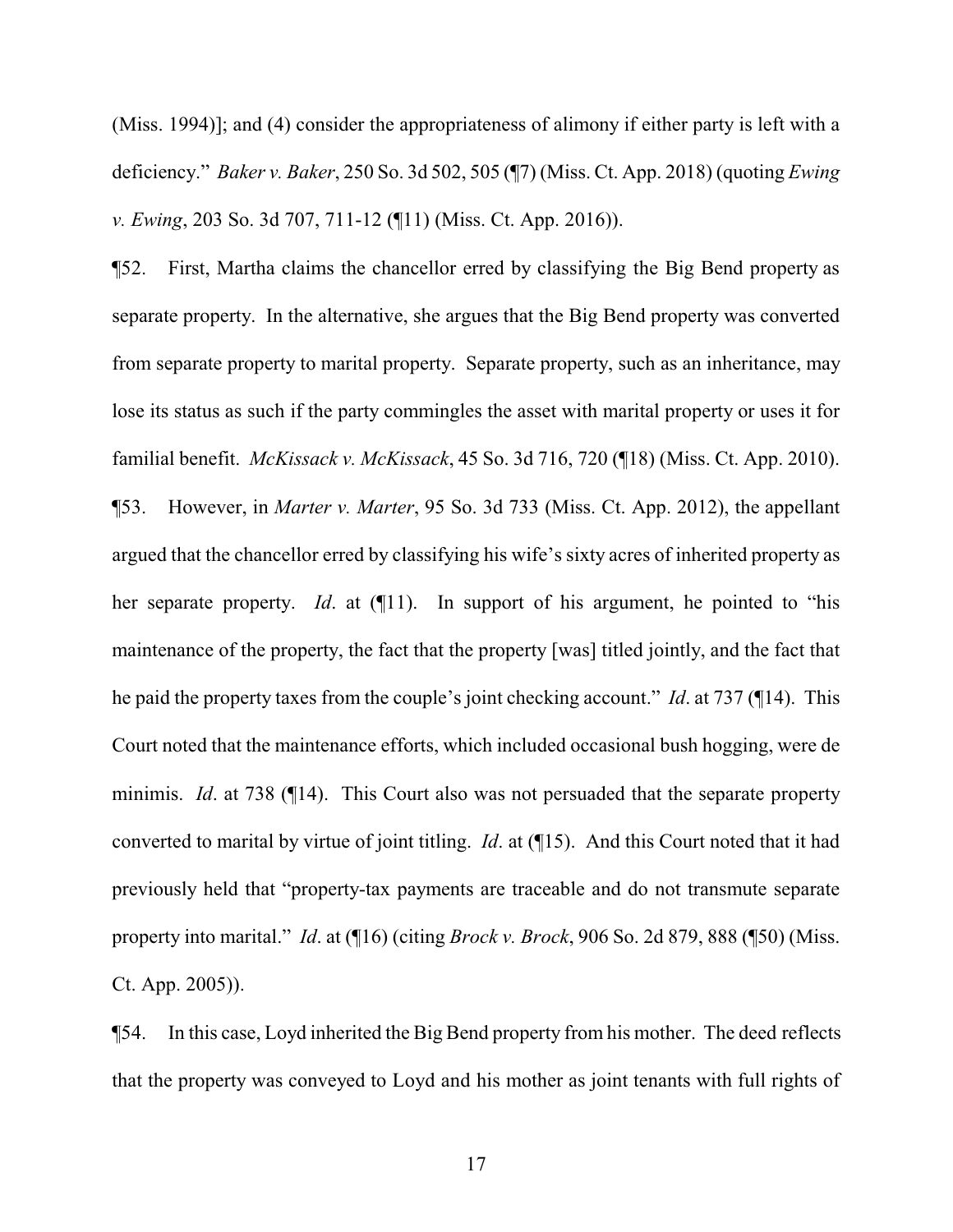survivorship. According to Loyd, his mother died in 2011 or 2012. Prior to Loyd and Martha's separation, Martha rented the property to a third party for approximately one year and deposited the rent money into their joint checking account. Martha used money from the same account to pay the insurance payments and property taxes on the house. Both Martha and Loyd agreed that the income generated from renting the property was sufficient to cover the expenses. In addition to renting the property, Martha testified that she cleaned the property. Because Martha's cleaning was minimal, and her contributions by paying property taxes and insurance are readily traceable, we find that the chancellor properly classified the Big Bend property as separate property.

¶55. Next, Martha asserts that the chancellor erred by deducting the amount of equity in the marital home (\$12,169.13) from her fifty-percent share of Loyd's 401k. However, in dividing the property, the chancellor considered all of the relevant *Ferguson* factors including the parties' contributions to the stability and harmony of the marital and family relationship. After reviewing the record, we cannot say that the chancellor's ruling was an abuse of discretion.

¶56. Next, Martha claims the chancellor gave her a disproportionate amount of debt. However, the parties submitted original and revised financial disclosures. And according to the revised disclosures, the only joint debts were the Keesler Federal Credit Union debt and the Handyline debt. The remaining debts were separate. The chancellor ordered Martha to pay the Keesler debt as it was tied to the second mortgage on the marital home. And the chancellor ordered Loyd to pay the Handyline debt. Otherwise, the chancellor ordered that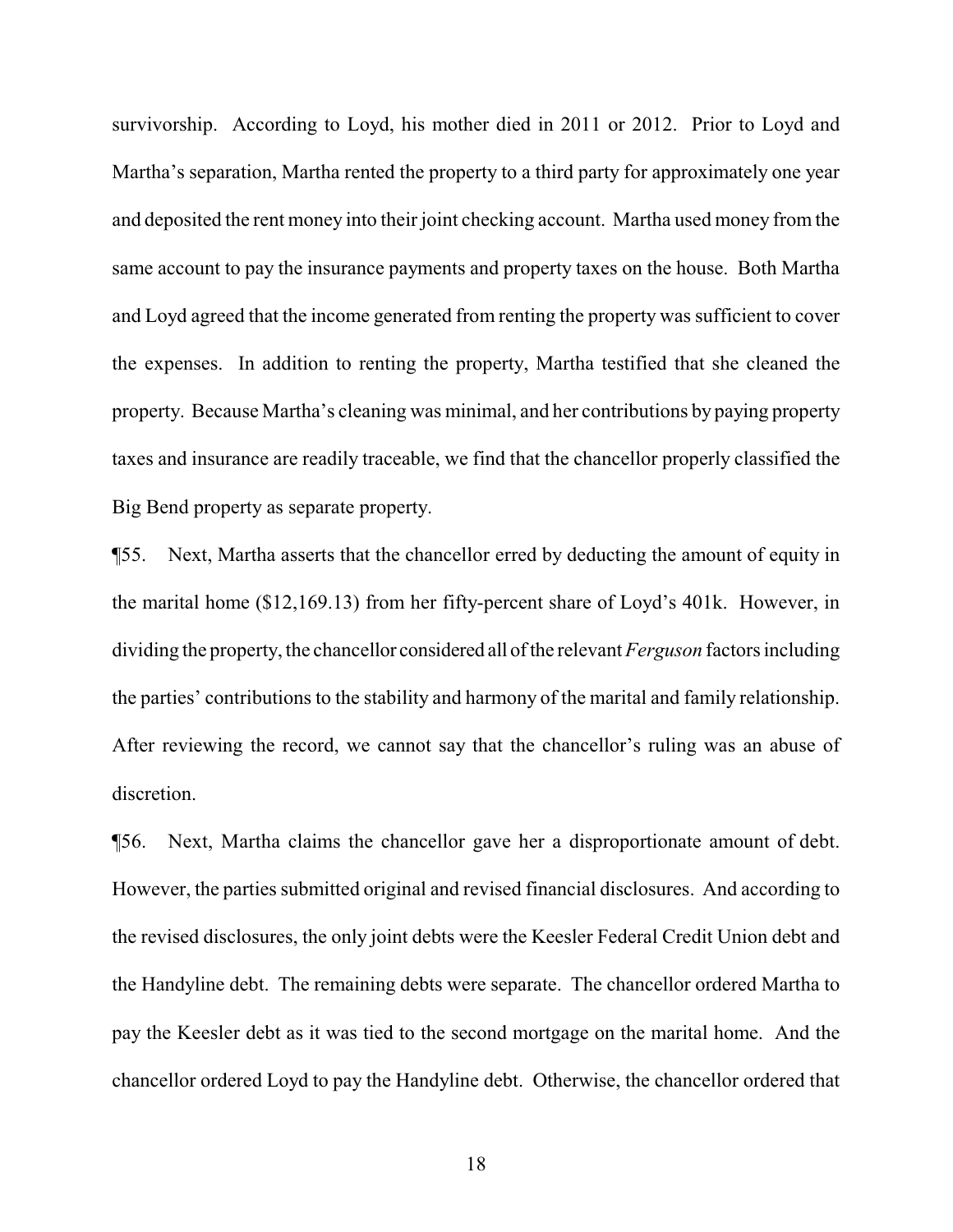both Loyd and Martha were responsible for their own debts. The chancellor's ruling was consistent with this Court's holding that "[s]eparate property is not subject to equitable distribution." *Brown v. Brown*, 797 So. 2d 253, 256 (¶6) (Miss. Ct. App. 2001) (citing *Ferguson*, 639 So. 2d at 929).

¶57. Finally, Martha claims that the chancellor should have awarded her alimony. However, "[i]t is long[-]standing law in Mississippi that failure to cite relevant authority in support of an issue obviates the appellate court's obligation to review the issue." *Evans v. Evans*, 912 So. 2d 184, 188 (¶12) (Miss. Ct. App. 2005) (citing *Mann v. Mann*, 904 So. 2d 1183, 1185 (¶12) (Miss. Ct. App. 2004)). Because Martha did not cite any relevant authority in support of her claim, we decline to review this claim on appeal.

# **VI. Whether the chancellor erred by denying Martha's request for attorney's fees.**

¶58. Martha claims that the chancellor should have awarded her attorney's fees. "The award of attorneys' fees in divorce cases is generally left to the discretion of the chancellor . . . ." *Daigle v. Daigle*, 626 So. 2d 140, 147 (Miss. 1993). "It is well-established that 'when a party is able to pay attorney's fees, award of attorney's fees is inappropriate.'" *Lenoir v. Lenoir*, 611 So. 2d 200, 2014 (Miss. 1992). "The party requesting attorney's fees has the burden of [proving his or her inability to pay]." *Deen v. Deen*, 856 So. 2d 736, 749 (¶16) (Miss. Ct. App. 2003).

¶59. At trial, Martha testified that she did not have the money to pay her attorney's fees, and the bill from her attorney was admitted into evidence. However, according to her own calculations, Martha has over \$250,000 in assets. Because there is insufficient evidence in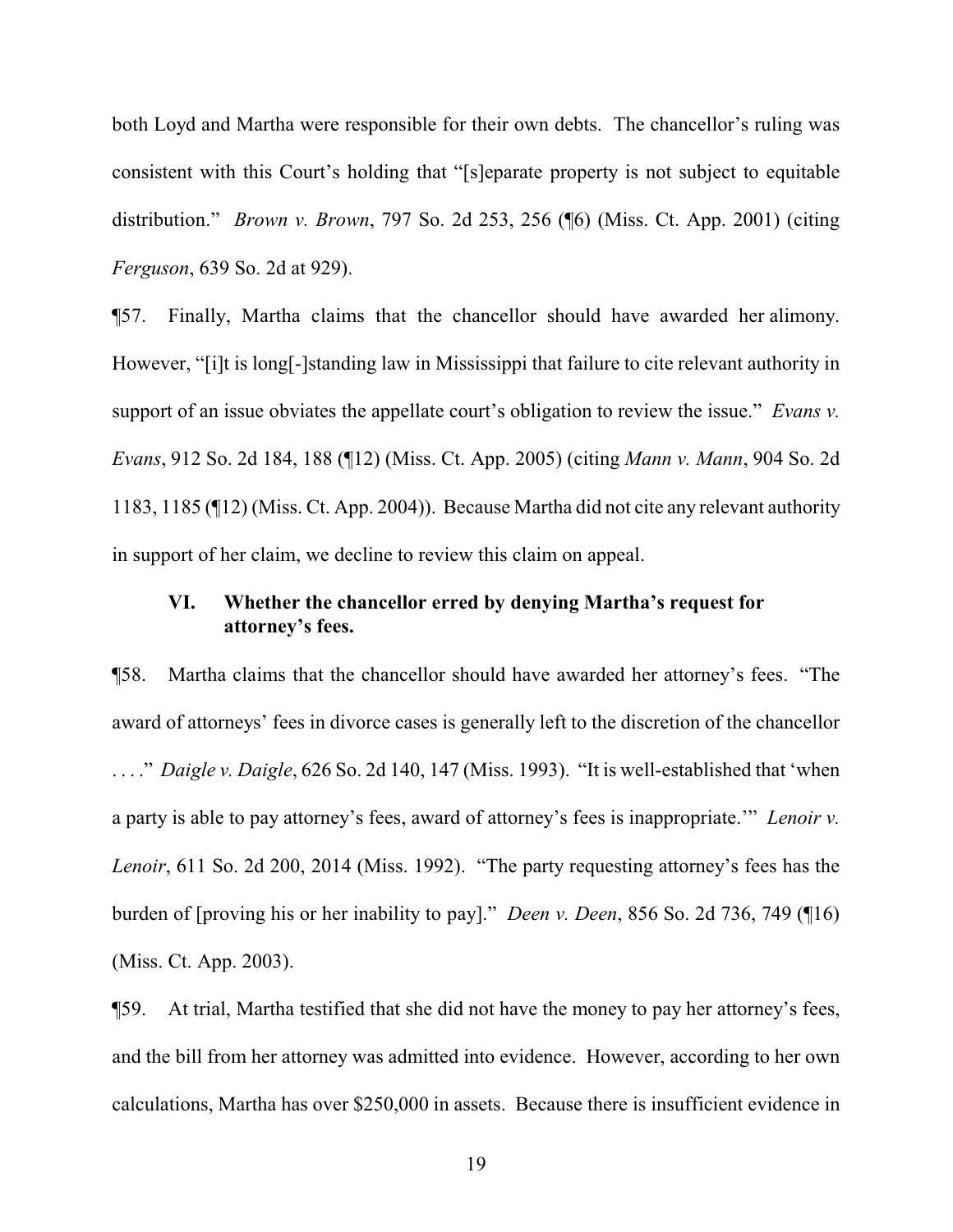the record that Martha was unable to pay her attorney's fees, we find that the chancellor did not abuse his discretion in denying her request for attorney's fees. *See Ilsley v. Ilsley*, 160 So. 3d 1177, 1184 (¶20) (Miss. Ct. App. 2014). This issue is without merit.

# **VII. Whether the chancellor erred by allowing Martha to reopen her case and admitting Lisa English's testimony.**

¶60. In his cross-appeal, Loyd claims that the chancellor erred by allowing Martha to reopen her case. He also claims that the chancellor erred by allowing English to testify because she had not been identified as a possible witness prior to trial. However, Loyd's cross-appeal is conditional in that he asks this Court to consider his claims only if we find merit to any of Martha's claims. Because we affirm, this issue is moot.

# ¶61. **AFFIRMED.**

# **CARLTON AND J. WILSON,P.JJ.,WESTBROOKS,TINDELL, McDONALD AND C. WILSON, JJ., CONCUR. McCARTY, J., SPECIALLY CONCURS WITH SEPARATE WRITTEN OPINION. BARNES, C.J., CONCURS IN PART AND IN THE RESULT WITHOUT SEPARATE WRITTEN OPINION. LAWRENCE, J., NOT PARTICIPATING.**

# **McCARTY, J., SPECIALLY CONCURRING:**

¶62. Almost immediately upon the start of this trial, it went awry. After a series of routine questions about what the wife did all day at her job, the husband's lawyer asked, "Have you had an extramarital relationship, since your marriage to my client?"

¶63. This is a divorce case, and the husband filed the action over a year prior to that

question based upon an allegation of adultery, so there is nothing surprising about that line

of inquiry.

¶64. But the wife's counsel objected and stated that he would be "instructing my client not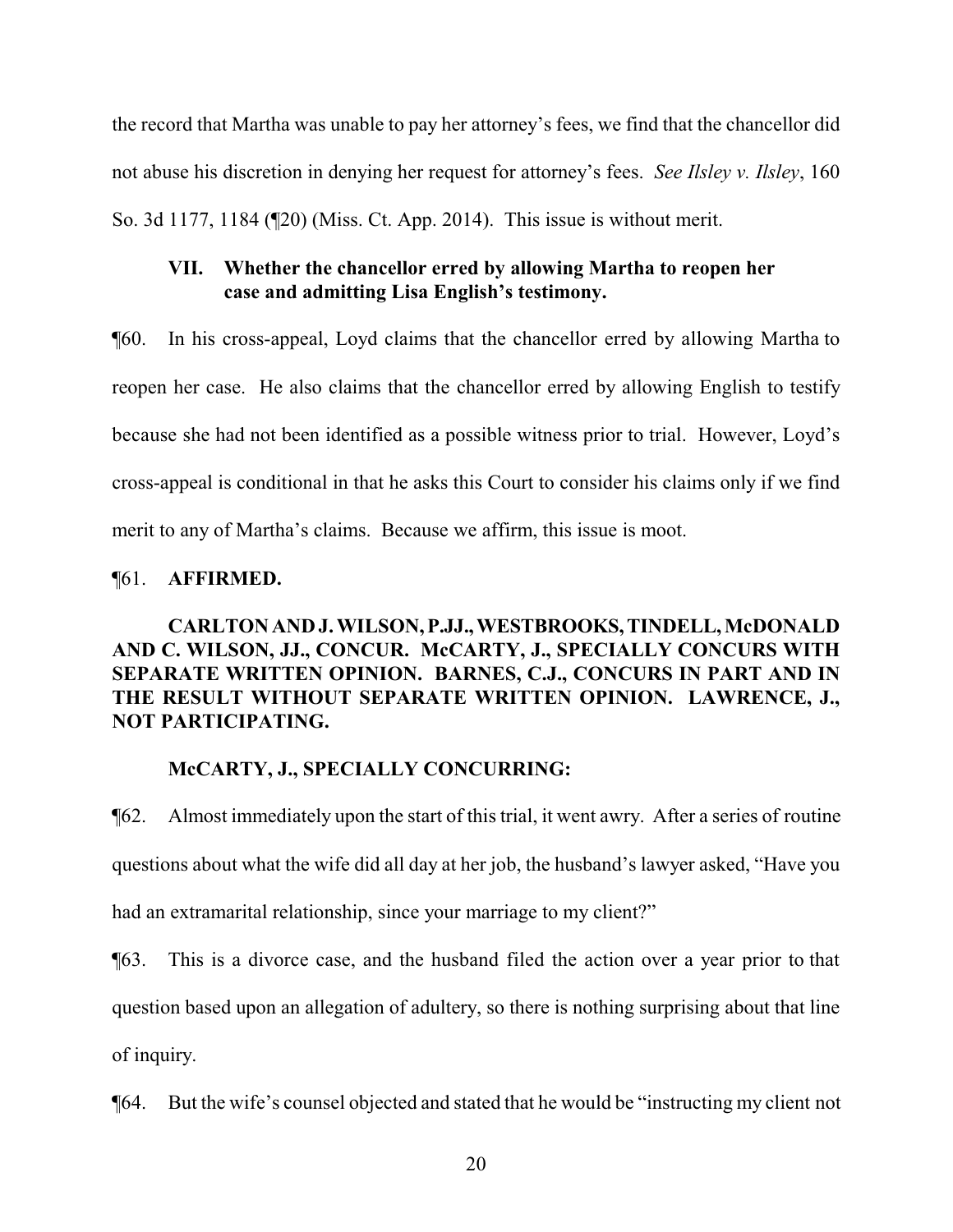to answer it and to assert her privilege under the Fifth Amendment." The objection was because in his view that "[a]n extramarital affair would be considered adultery which is a criminal offense under Mississippi Law[.]"

¶65. The trial court had a few different options at this point.

¶66. The court could have sustained the objection and allowed the witness to remain silent (since the objection is wrong, as there is no crime against adultery in general).<sup>7</sup>

¶67. Or the court could have overruled the objection and proceeded to require the witness

to testify (since it was unlikely that the wife was going to be prosecuted for adultery).<sup>8</sup>

¶68. The court could have also just told the parties to move along, since adultery or the lack

of it was a paramount issue in the trial.<sup>9</sup>

<sup>8</sup> There have been prosecutions for adultery, but we do not see reported cases on it lately. *See Ratcliff v. State*, 234 Miss. 724, 728, 107 So. 2d 728, 729 (1958) (examining the law and the corollary prohibition on marriage between blacks and whites, which unlike the cohabitation crime, was a felony punishable with 10 years); *Housley v. State*, 198 Miss. 837, 839, 23 So. 2d 749, 749 (1945) (affirming dual convictions for unlawful cohabitation).

Although it is easy to see the objection as gamesmanship, we have reminded the Bar not too long ago "that cohabitation between persons not married to each other is against the law in Mississippi," and while "this law is frequently broken has been recognized by the supreme court," it remains on the books as a crime. *Sullivan v. Stringer*, 736 So. 2d 514, 516-17 (Miss. Ct. App. 1999). We ruled there that "[c]ommission of crimes by a custodial parent, even if they are only about sex, is properly the concern of a chancellor," although it should be added that the weight accorded to it is left to the trial court. *Id*.

<sup>9</sup> The same incorrect objection was lodged in *McDonald v. McDonald*, 69 So. 3d 61, 66 (Miss. Ct. App. 2011). We noted in passing that we would "decline to address the

 $<sup>7</sup>$  It is unlawful cohabitation conjoined with more than a single act of adultery that is</sup> a crime—a misdemeanor. Miss. Code Ann. § 97-29-1 (Rev. 2014); *see Miss. Dep't of Wildlife, Fisheries &Parks v. Bradshaw*, 196 So. 3d 1075, 1085 (¶26) (Miss. Ct. App. 2016) (holding that there is no general crime of adultery, but that the Code prohibits cohabitation when there is a "habitual . . . laying together").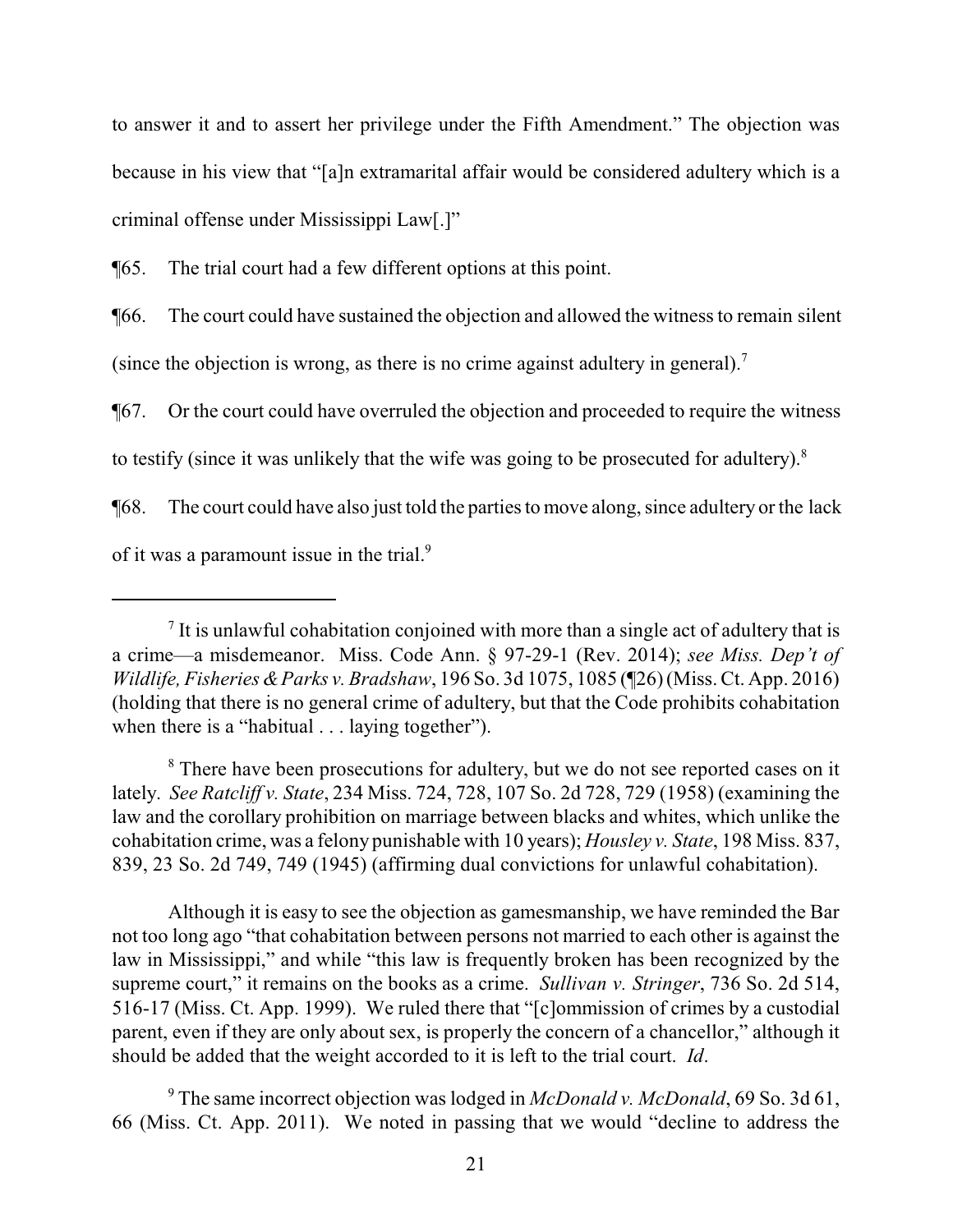¶69. Instead, the trial court determined as follows:

THE COURT: Well, I'm going to find against her on it. That's fine. She can do that [remain silent]. Is your client suing for a divorce on the grounds of adultery?

MR. ROBERTS: My client is, yes, sir.

THE COURT: Well, then, I will grant a divorce on the grounds of adultery. Alex, go ahead and type up a judgment, and I will go ahead and enter that.

¶70. The wife was the very first witness at trial—no other proof had been heard, no other witnesses had testified, and as the majority points out, the burden of proof had not yet been met. Yet at this point, in the eyes of the parties, and from the pronouncement of the trial court, the trial on fault had concluded. There was nothing left to do to prove that issue because the trial was bifurcated as to other issues.

¶71. As per the trial court, that very same day a "Final Judgment of Divorce" was granted to the husband, upon the finding that the wife committed adultery. Although the majority correctly notes that this judgment of divorce was set aside, this was only done so that the wife would not lose her insurance during the gap between this ruling and the later division of assets.<sup>10</sup>

¶72. By these actions, no one could be reasonably assured that justice was done that day

question of whether [the husband] could have successfully been prosecuted for adultery . . . . " *Id.* at 66 n.2.

<sup>&</sup>lt;sup>10</sup> The trial started on March 24, 2017. The later hearing for division of money occurred on September 15, 2017. The ruling of the court returned on October 3, 2017. It is somewhat concerning how the chancellor can allow such a lengthy record of time between the start of a trial and the completion of a trial without causing havoc in citizens' lives and unnecessary delay in receiving the legal relief this state's laws afford.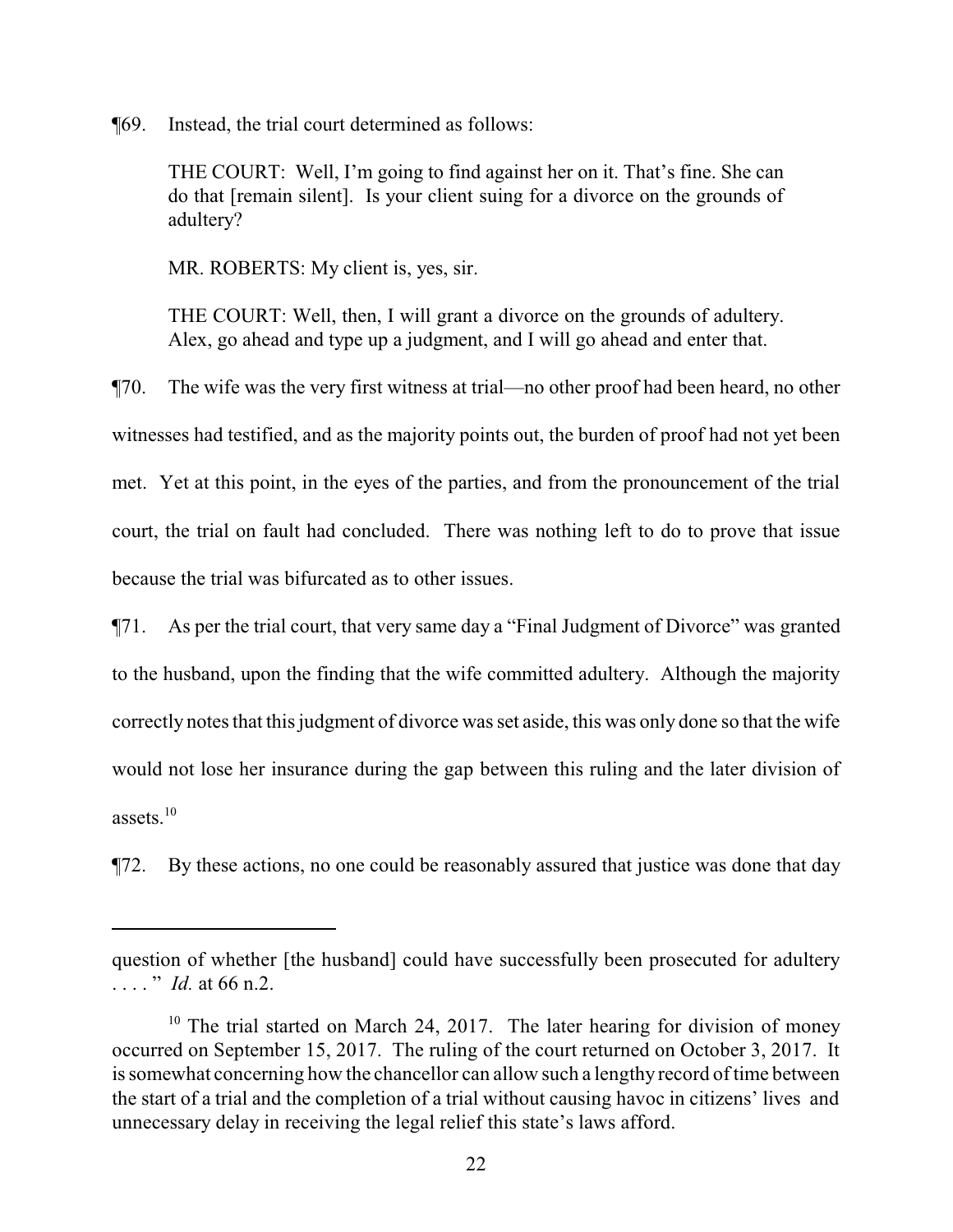or that the chancellor could still be fair and impartial for the remainder of the trial. Without all of the facts, the chancellor made a split-second decision and memorialized that splitsecond decision in a written order. He had not yet heard all of the proof. It is disheartening to litigants (and to the law) and exerts undue concern on the impartiality of courts to act in such an ill-conceived decision-making process. Litigants should always believe they are being heard, all legal proceedings are fair, and the proceedings are in accordance with the law. Parties, lawyers, and witnesses should feel that their trial is the most important event in the world. In his book, Justice Griffith wrote that for "[e]very litigant, whatever his station in life, should be made to feel that the chancellor will see to it that respectful consideration will be extended to him personally, as well as to his cause; and the chancellor should be watchful that no witness is brow beaten, humiliated or abused by any party or solicitor." V.A. Griffith, Mississippi Chancery Practice § 93 (2d ed. 1950).

¶73. That former trial judge had much guidance to offer on the subject of the importance of trials, and how they should be conducted in a professional and dignified manner. We must remember that the chancellor very nearly always sits alone as the factfinder, and so "[t]he duty of courtesy on the part of the chancellor is particularly required in behalf of the parties and witnesses." *Id*. at § 92. While a difficult role to undertake, it must be performed with patience. "The duty of the chancellor to hear and to hear fully[]—without the distraction of disorder around him[]—involves also the duty that in so doing he shall hear the parties, their witnesses and solicitors with a becoming judicial patience and with a sincere and alert interest, and moreover that he shall hear them courteously." *Id*.